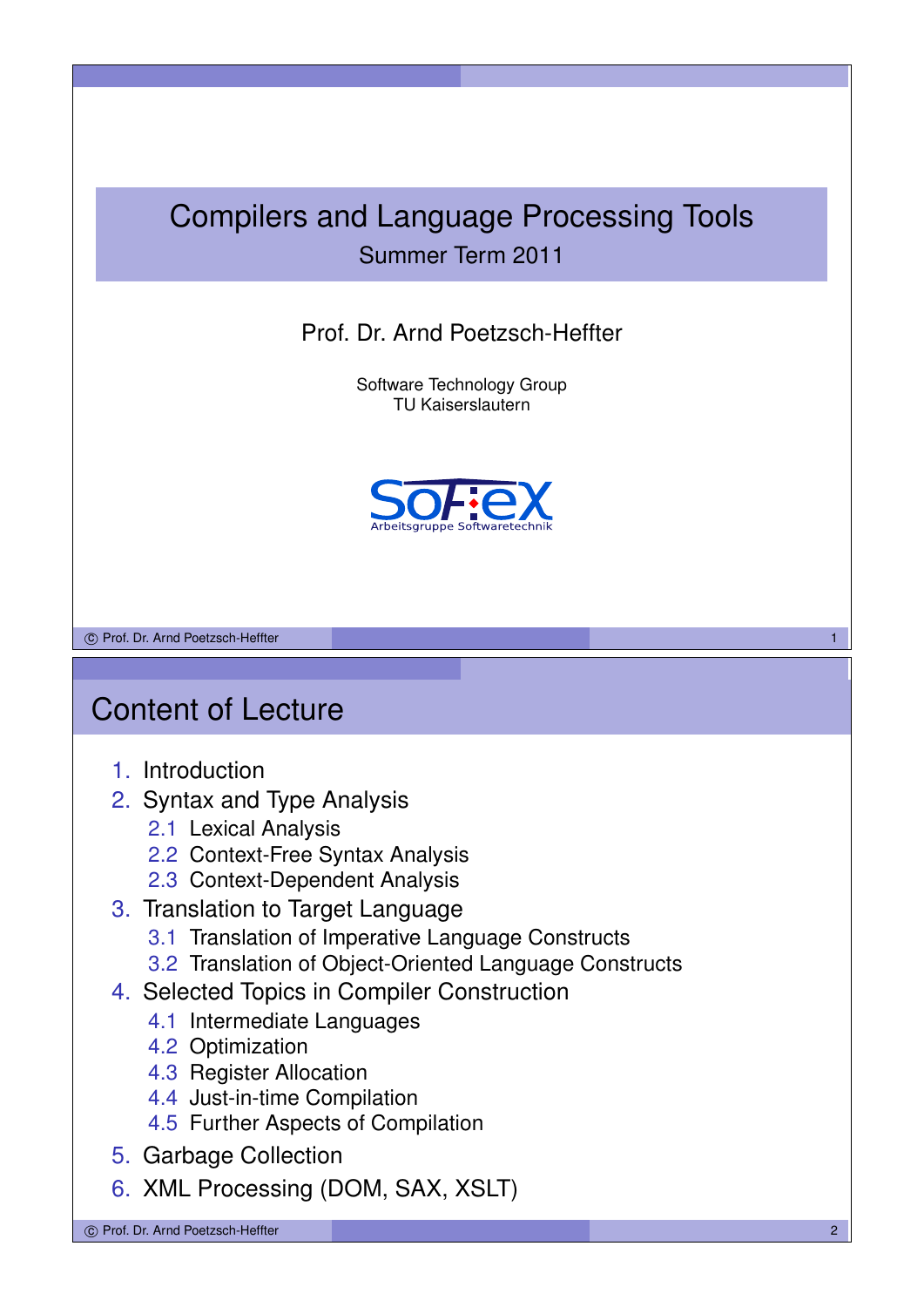# 6. XML Processing



## Chapter Outline

6.1 Introduction

#### 6.2 Specification of XML Documents

- 6.2.1 DTD
- 6.2.2 XSD
- 6.3 Processing XML Documents
	- 6.3.1 SAX
	- 6.3.2 DOM

#### 6.4 Transforming XML Documents

- 6.4.1 XSLT
- 6.4.2 XPath
- 6.4.3 More Complex XSLT

#### 6.5 Concluding Remarks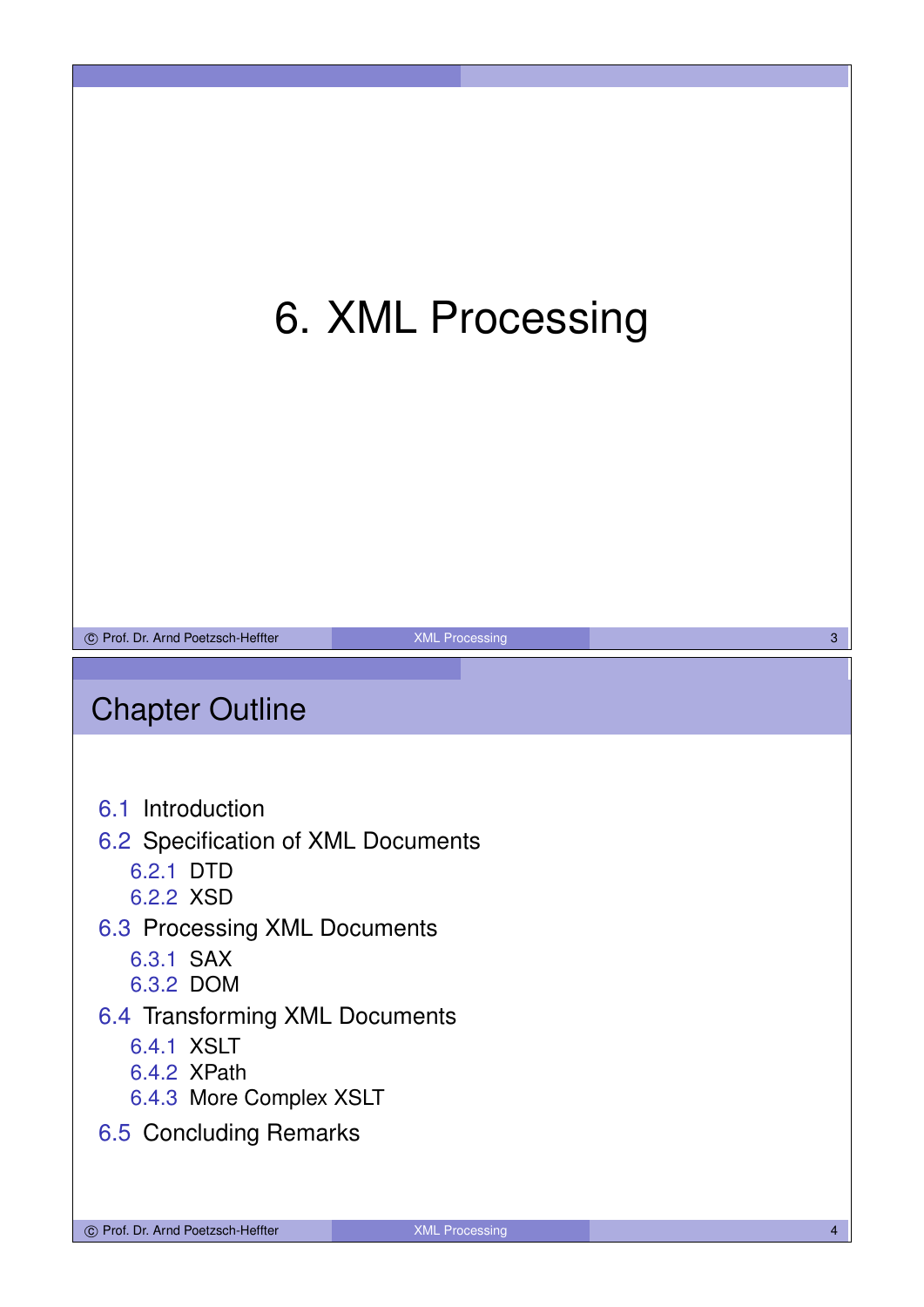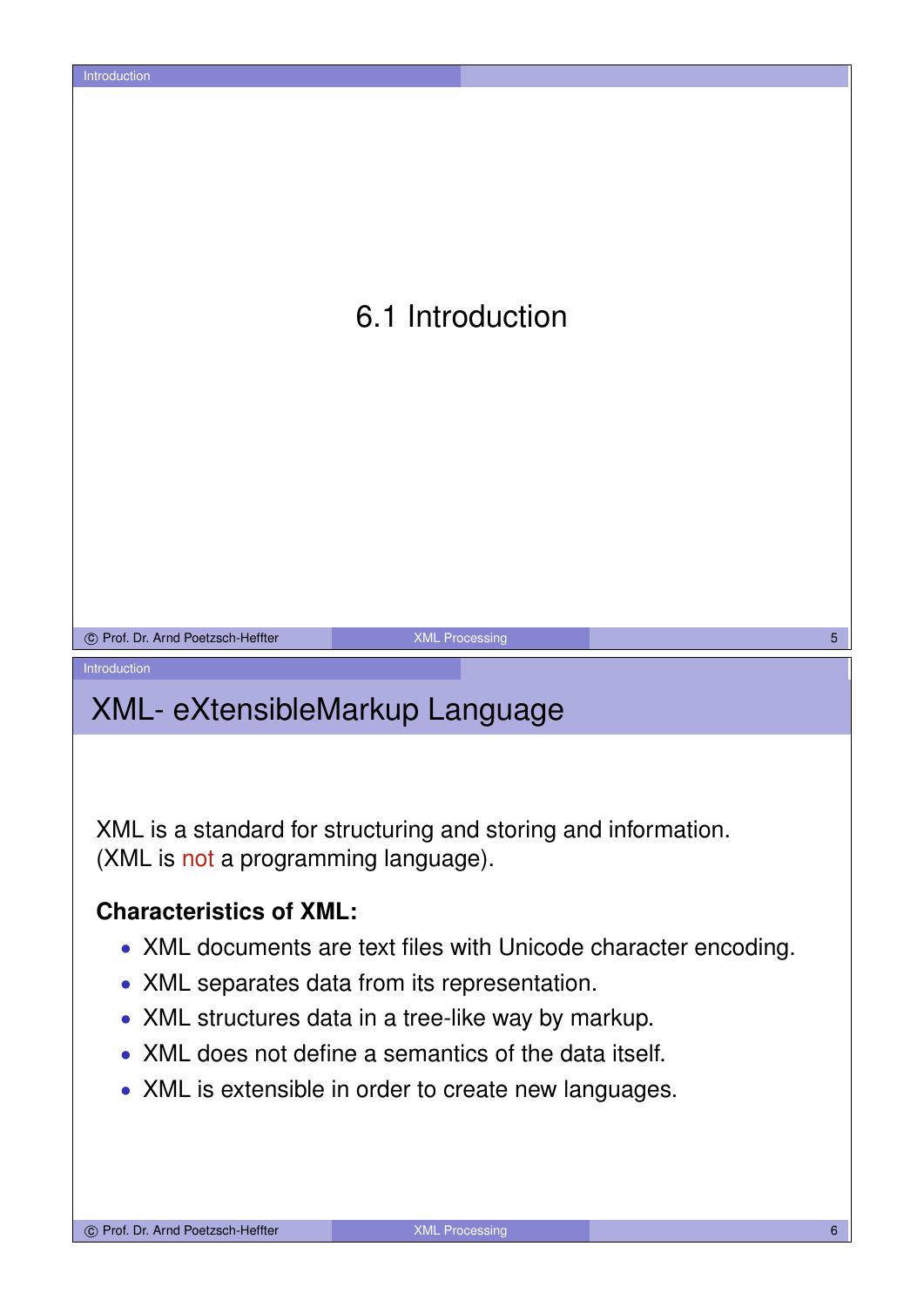#### Example XML Document

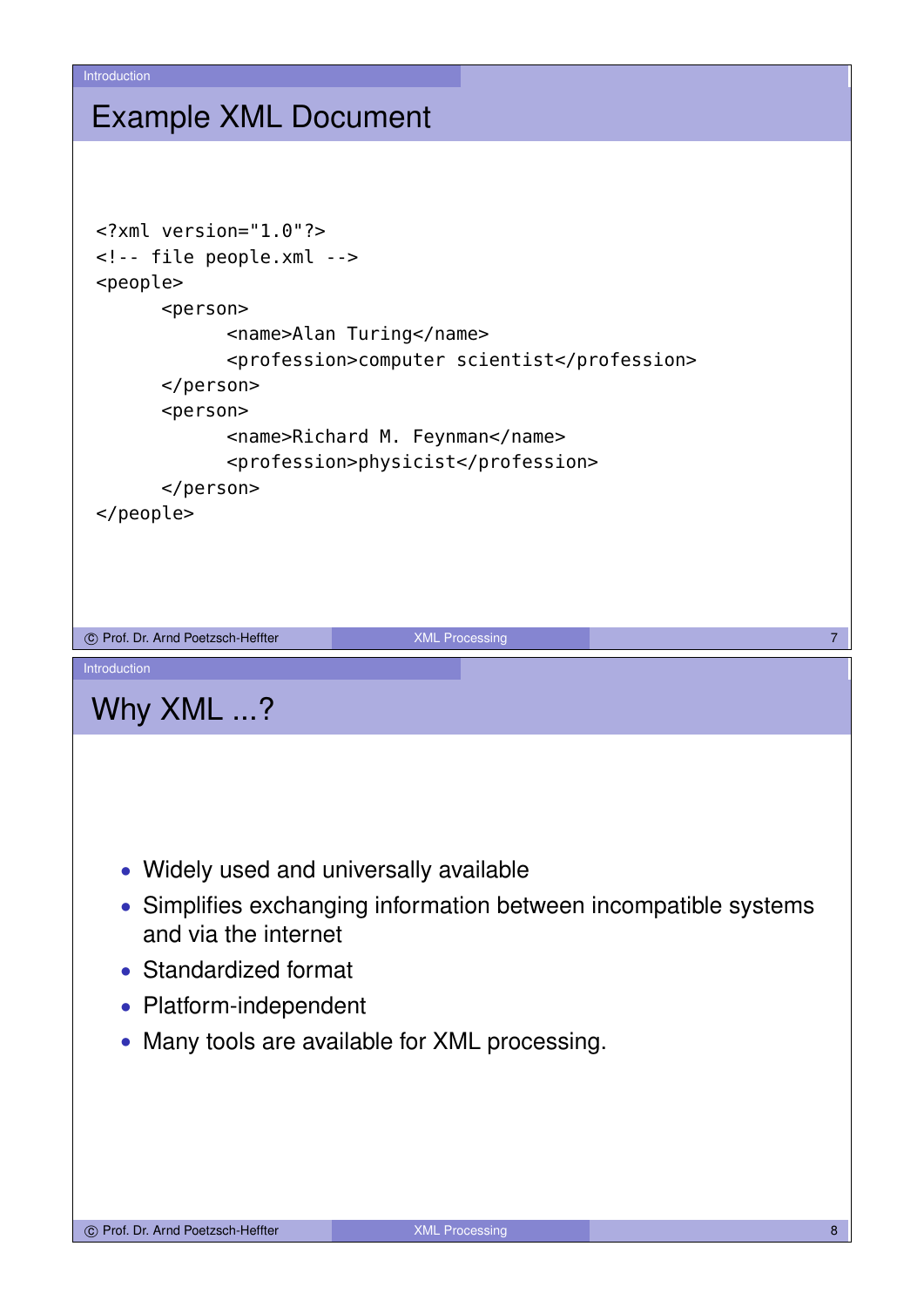#### Examples of XML-based Languages

- MathML(Mathematical Markup Language)
- WAP (Wireless Application Protocol)
- RDF (Resource Description Framework)
- SVG (Scaleable Vector Graphics)
- HTML (Hypertext Markup Language)
- SOAP (Simple Object Access Protocoll)
- WSDL (Web Services Description Language)
- ODF (Open Document Format)
- RSS (RDF Site Summary)

6.2 Specification of XML Documents

c Prof. Dr. Arnd Poetzsch-Heffter **1999 and 2009** XML Processing 1999 and 2009 and 2009 and 30 years and 30 years of 9

Specification of XML Documents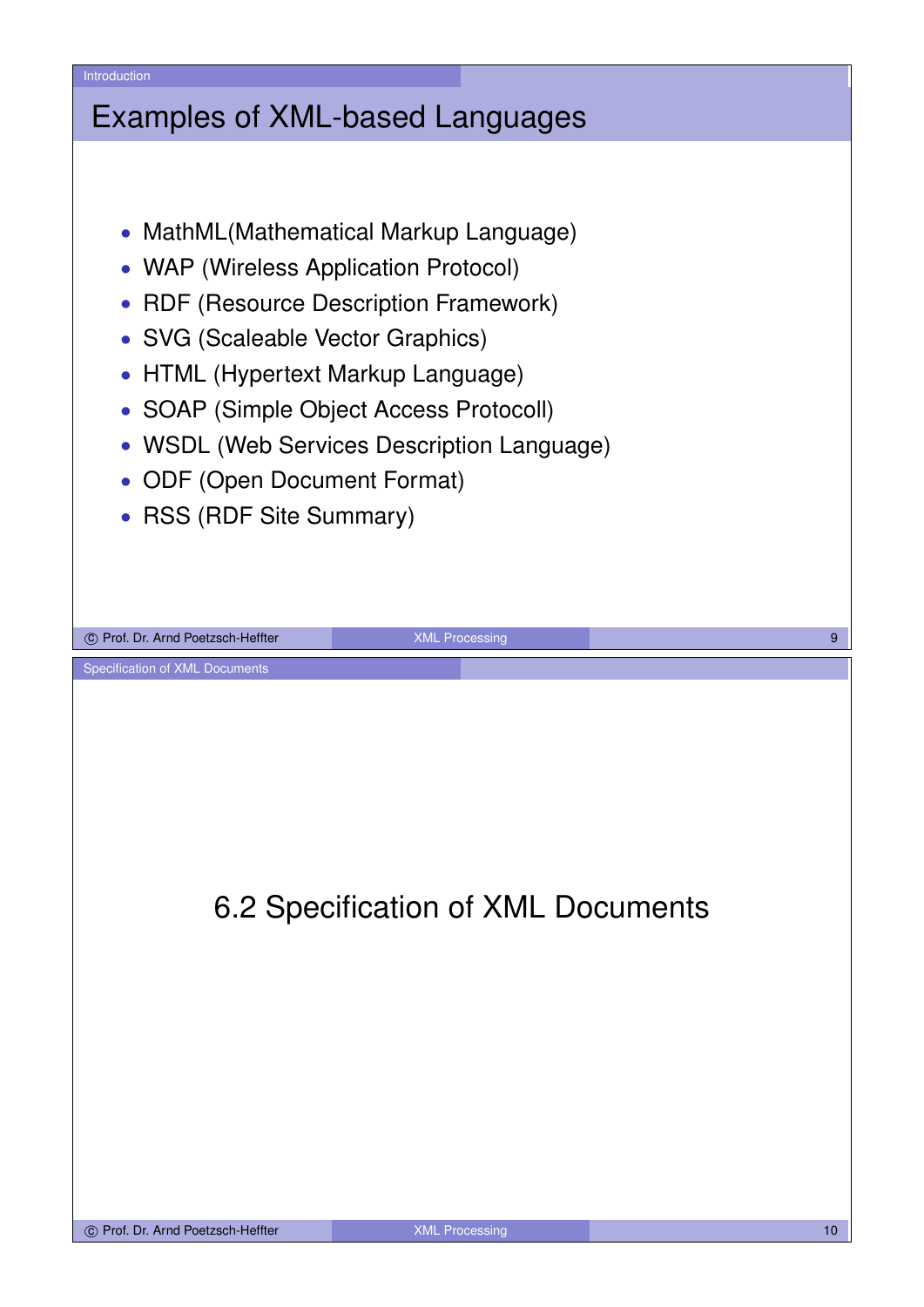## XML Documents

- XML documents may have an XML declaration (optional) <?xml version="1.0" encoding="UTF-8"?>
- There is exactly one root element.
- Each element has a matching start and end tag.
- Elements can be nested.
- Empty elements use a special notation.
- Elements can be repeated (distinguished by position).
- Elements can have attributes (zero to any number).
- Attributes can only occur once in elements.
- Comments cannot be placed inside tags.

| (C) Prof. Dr. Arnd Poetzsch-Heffter                                                                      | <b>XML Processing</b> | 11 |
|----------------------------------------------------------------------------------------------------------|-----------------------|----|
| <b>Specification of XML Documents</b>                                                                    |                       |    |
| <b>XML Elements</b>                                                                                      |                       |    |
|                                                                                                          |                       |    |
|                                                                                                          |                       |    |
|                                                                                                          |                       |    |
| • Element names consist of letters, numbers, ".", " ", "-", ":"<br>and start with letter or " ".         |                       |    |
| • Element names are case-sensitive:<br><firstname> and <firstname> are different</firstname></firstname> |                       |    |
| • Start tag encloses element name in $\lt$ >, e.g., $\lt$ firstname >                                    |                       |    |
| • Matching end tag: $\lt$ /firstname>                                                                    |                       |    |
| • Empty element: <firstname></firstname>                                                                 |                       |    |
|                                                                                                          |                       |    |
|                                                                                                          |                       |    |
|                                                                                                          |                       |    |
|                                                                                                          |                       |    |

c Prof. Dr. Arnd Poetzsch-Heffter **12** XML Processing 12 XML Processing 12 12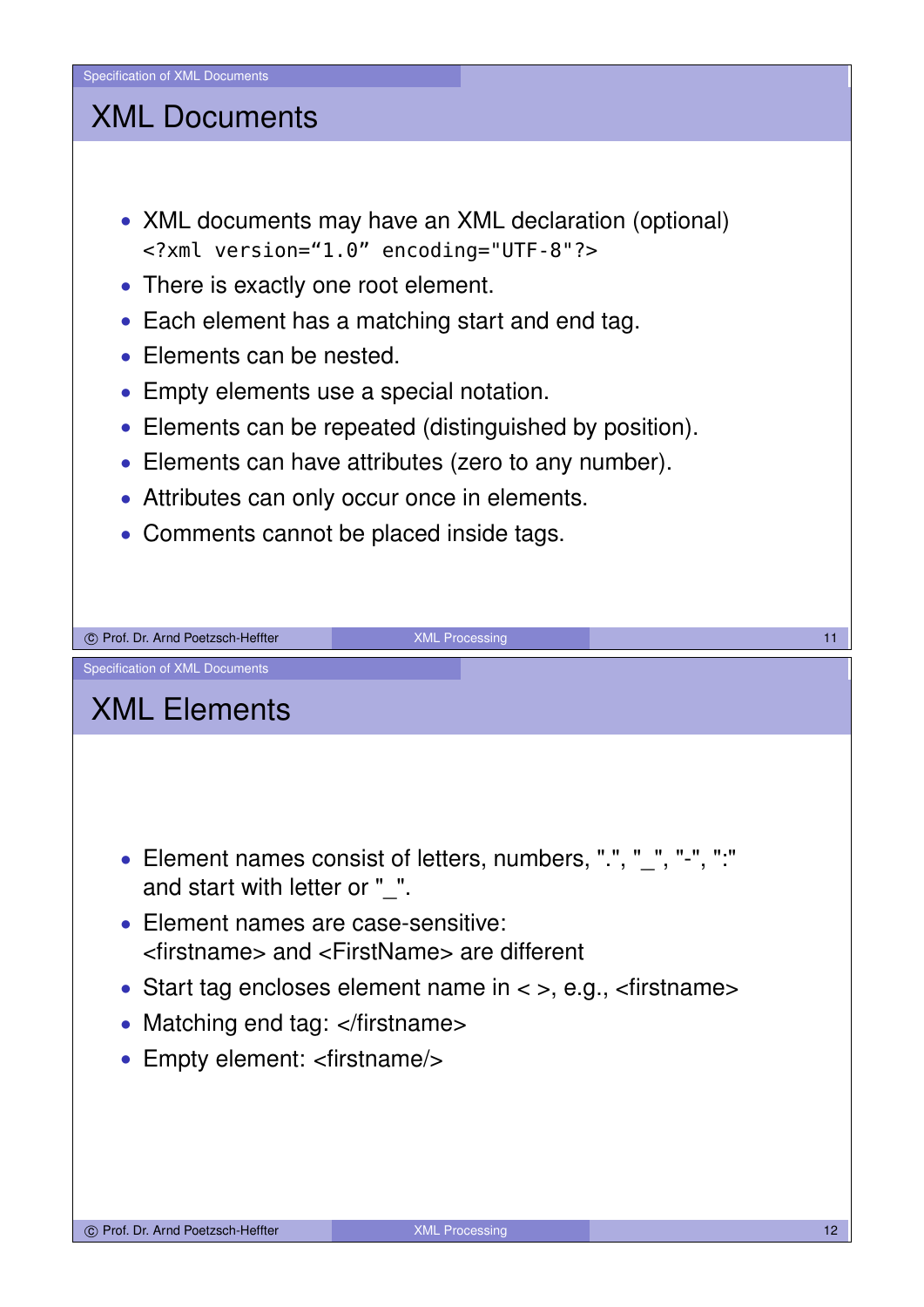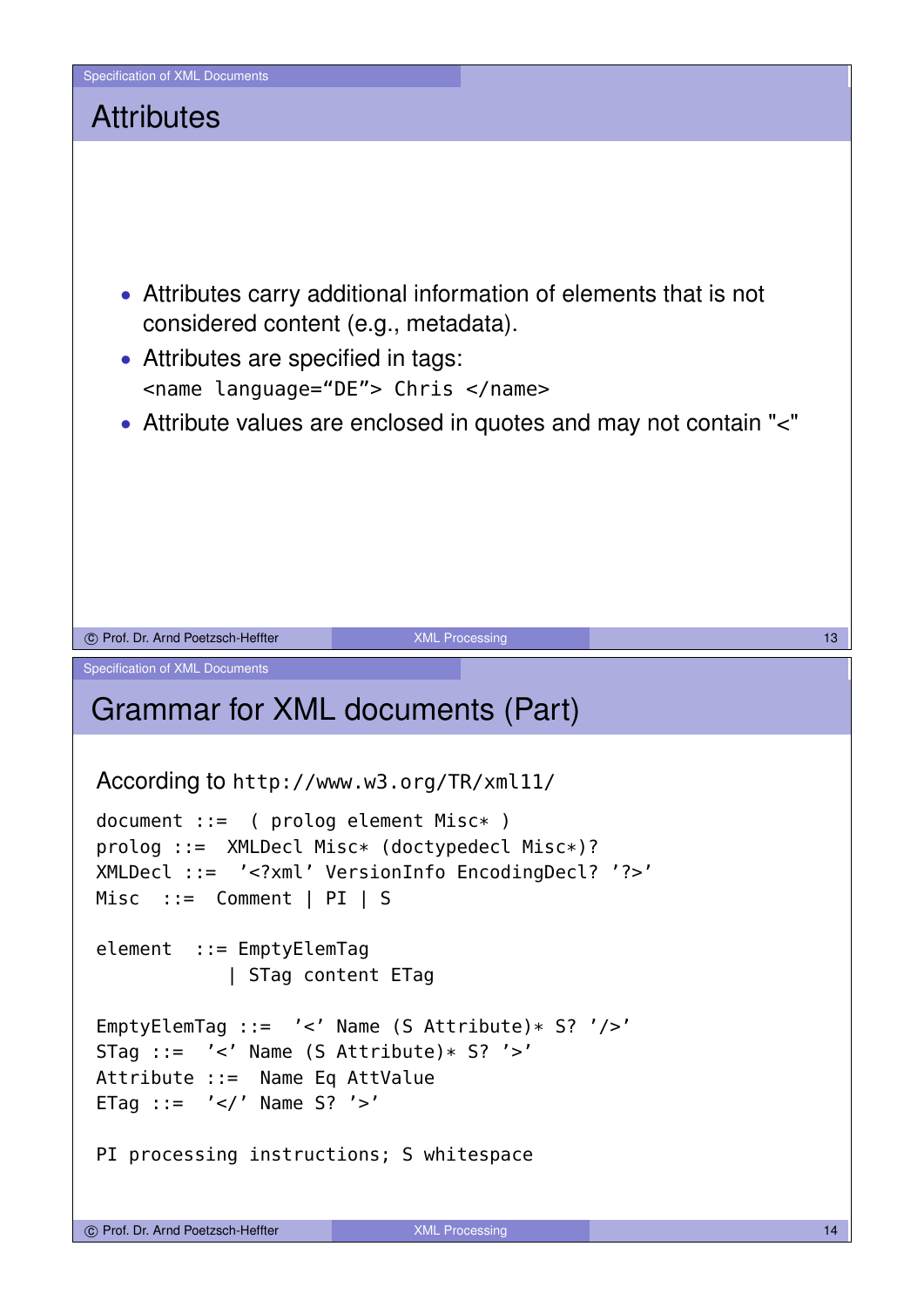## XML Document Example

```
<?xml version="1.0" encoding="UTF-8"?>
 <section id="xml" author="bob">
         <title> Extensible Markup Language (XML)</title>
         <p> XML is based on SGML (Section <ref name="sgml"/>) </p>
         <p type="example">XML can be used ... </p>
         <section id="xml-syntax">
                 <title> XML Syntax</title>
                  <p>Section <ref name="sgml-syntax"/> ...</p>
         </section>
 </section>
co Prof. Dr. Arnd Poetzsch-Heffter 15 and 15 and 15 and 15 and 15 and 15 and 15 and 15 and 15 and 15 and 15 and 15 and 15 and 15 and 15 and 15 and 15 and 15 and 15 and 15 and 15 and 15 and 15 and 15 and 15 and 15 and 15 an
Specification of XML Documents
Mixed Content
```
Mixed content refers to elements which have text content mixed with elements.

#### **Example:**

<p>The term <em>Mixed content</em> in XML refers to elements <a href="http://www.w3.org/TR/xml/#sec-mixed-content"> which have text content mixed with elements</a>. The elements are on the same level as the text nodes of the mixed content.</p>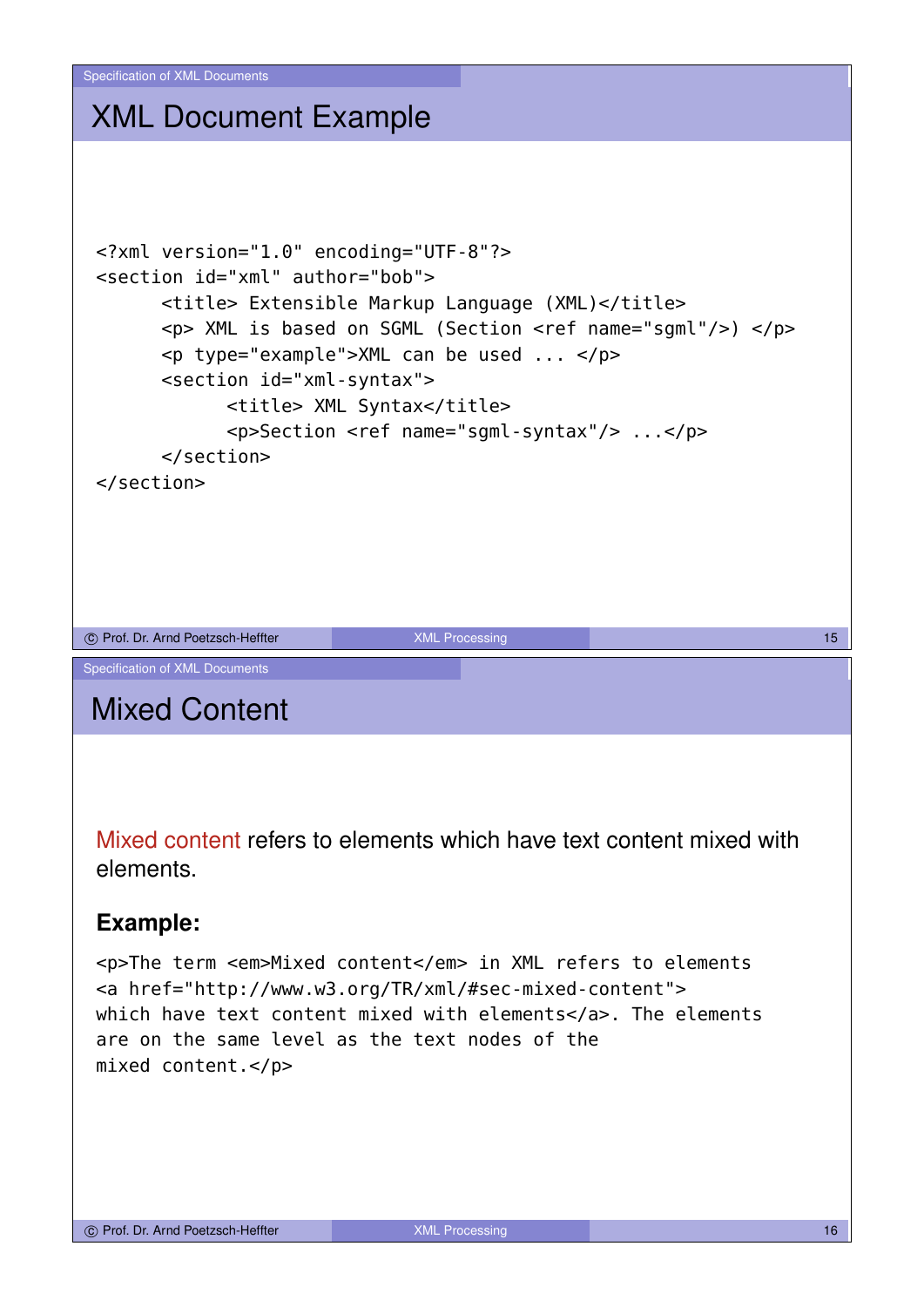Specification of XML Documents Well-formed and Valid XML Documents • Well-formed documents satisfy all basic constraints of the XML specification:  $\triangleright$  they can be parsed according to the XML grammar  $\blacktriangleright$  they satisfy the additional constraints (e.g., matching start and end tags)  $\blacktriangleright$  this means they can be translated into a tree • Valid documents must satisfy additional constraints (e.g., of an DTD, XSD, ...)  $\triangleright$  a document must be well-formed before it can be validated  $\blacktriangleright$  all used elements and attributes in the document have been defined and are used according to their definition. co Prof. Dr. Arnd Poetzsch-Heffter 17 NML Processing 17 NML Processing 17 NML Processing 17 Specification of XML Documents Specifying Valid XML Documents • Document Type Definitions (DTD) ▶ Part of SGML, developed before XML  $\triangleright$  Not itself in XML syntax, but included in XML definition  $\triangleright$  No type system • XML Schemas (XSD)  $\triangleright$  Developed after XML  $\triangleright$  More complicated than DTD  $\blacktriangleright$  In XML syntax  $\triangleright$  Support namespaces to resolve conflicts between element and attribute names  $\blacktriangleright$  Elaborated and extensible type system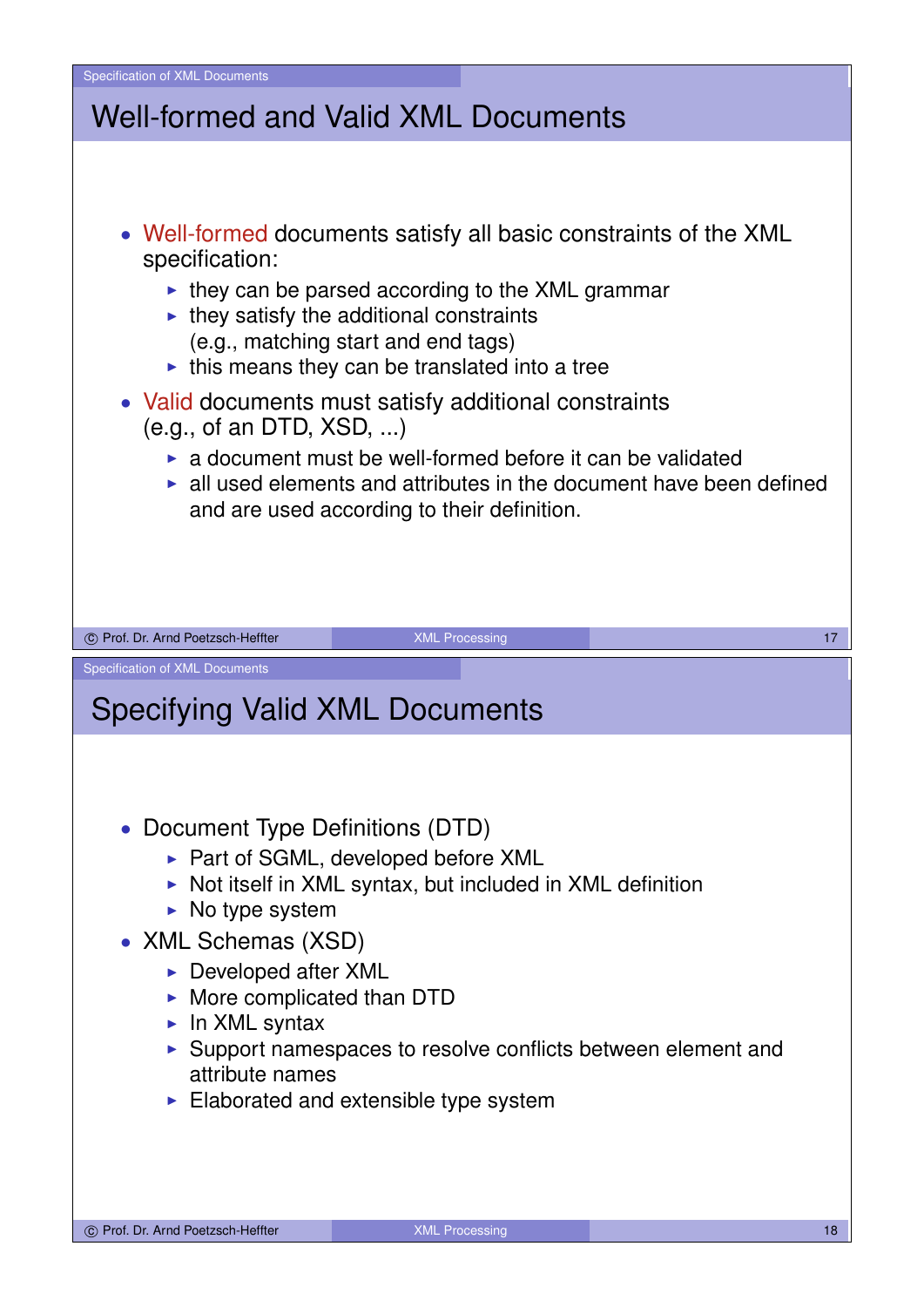## 6.2.1 DTD

| (C) Prof. Dr. Arnd Poetzsch-Heffter | <b>XML Processing</b> |  |
|-------------------------------------|-----------------------|--|
|-------------------------------------|-----------------------|--|

Specification of XML Documents **DTD** 

### DTD by Example

#### **Example DTD**

```
<!ELEMENT address (name, phone*)>
<!ELEMENT name (#PCDATA)>
```

```
<!ELEMENT phone (#PCDATA)>
<!ATTLIST phone type ( voice | fax ) #REQUIRED>
```
#### **Example Document**

```
<address>
      <name> MaxMuster </name>
      <phone type ="voice"> 4711 </phone>
      \epsilon <phone type ="fax"> 4712 </phone>
</address>
```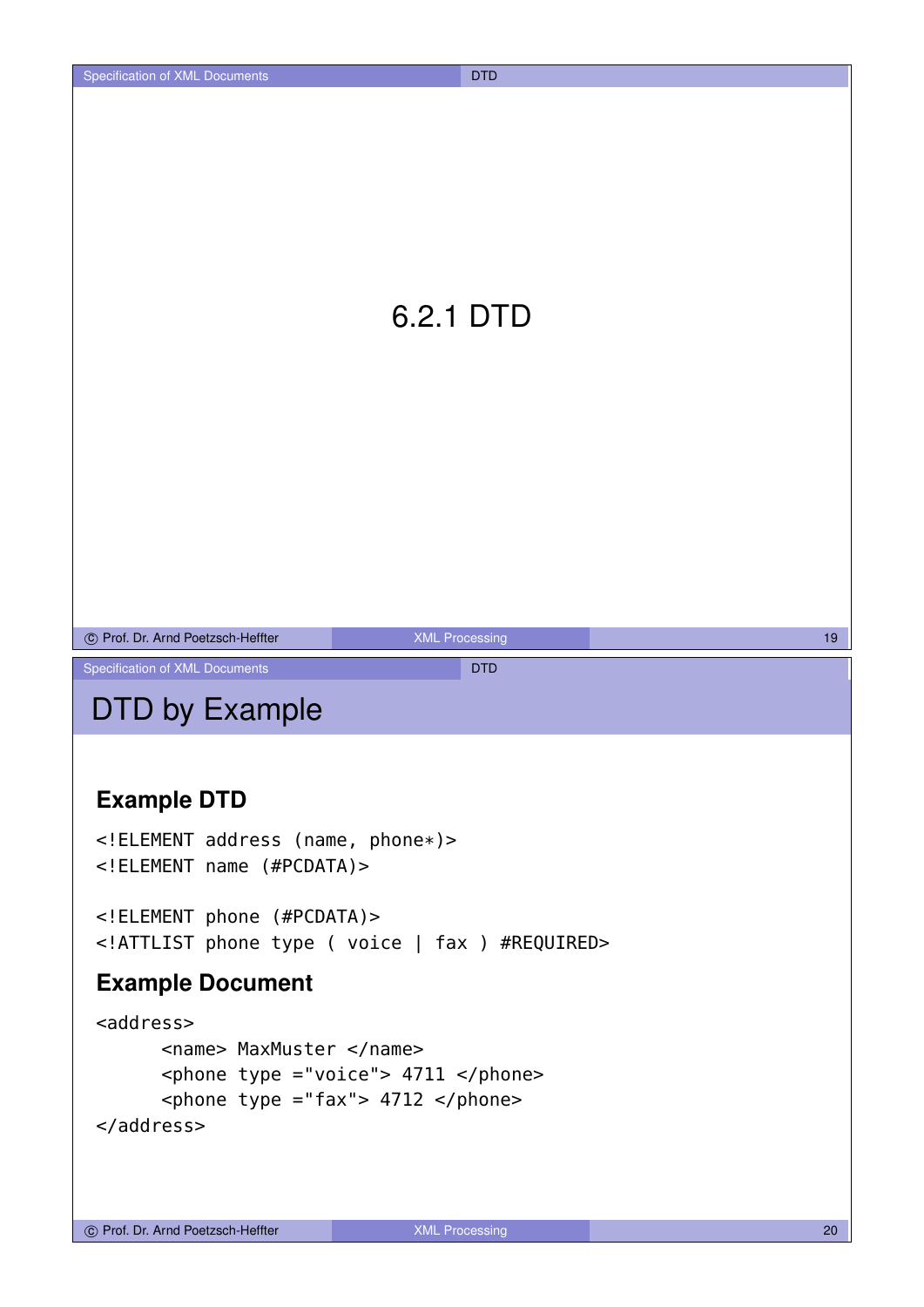| Specification of XML Documents                                | <b>XSD</b>                                                                                                                                                                                                                                                                                                                                                                                                                                                                                                    |    |
|---------------------------------------------------------------|---------------------------------------------------------------------------------------------------------------------------------------------------------------------------------------------------------------------------------------------------------------------------------------------------------------------------------------------------------------------------------------------------------------------------------------------------------------------------------------------------------------|----|
|                                                               | 6.2.2 XSD                                                                                                                                                                                                                                                                                                                                                                                                                                                                                                     |    |
| C Prof. Dr. Arnd Poetzsch-Heffter                             | <b>XML Processing</b>                                                                                                                                                                                                                                                                                                                                                                                                                                                                                         | 21 |
| Specification of XML Documents                                | <b>XSD</b>                                                                                                                                                                                                                                                                                                                                                                                                                                                                                                    |    |
| <b>XML Namespaces</b>                                         |                                                                                                                                                                                                                                                                                                                                                                                                                                                                                                               |    |
| Default Namespace:<br>Prefix Namespace:<br>(qualified names). | • Namespaces are used to resolve conflicts between element and<br>attribute names if two XML formats are merged.<br>• A namespace is defined by a Uniform Resource Identifier (URI):<br>html xmlns="http://www.w3.org/1999/xhtml"<br>xhtml:html xmlns:xhtml="http://www.w3.org/1999/xhtml"<br>• If an element name has no prefix, it is in the default namespace.<br>• If a name has a prefix, the prefix must be bound to a namespace<br>• A prefix is only valid inside of the element defining the prefix. |    |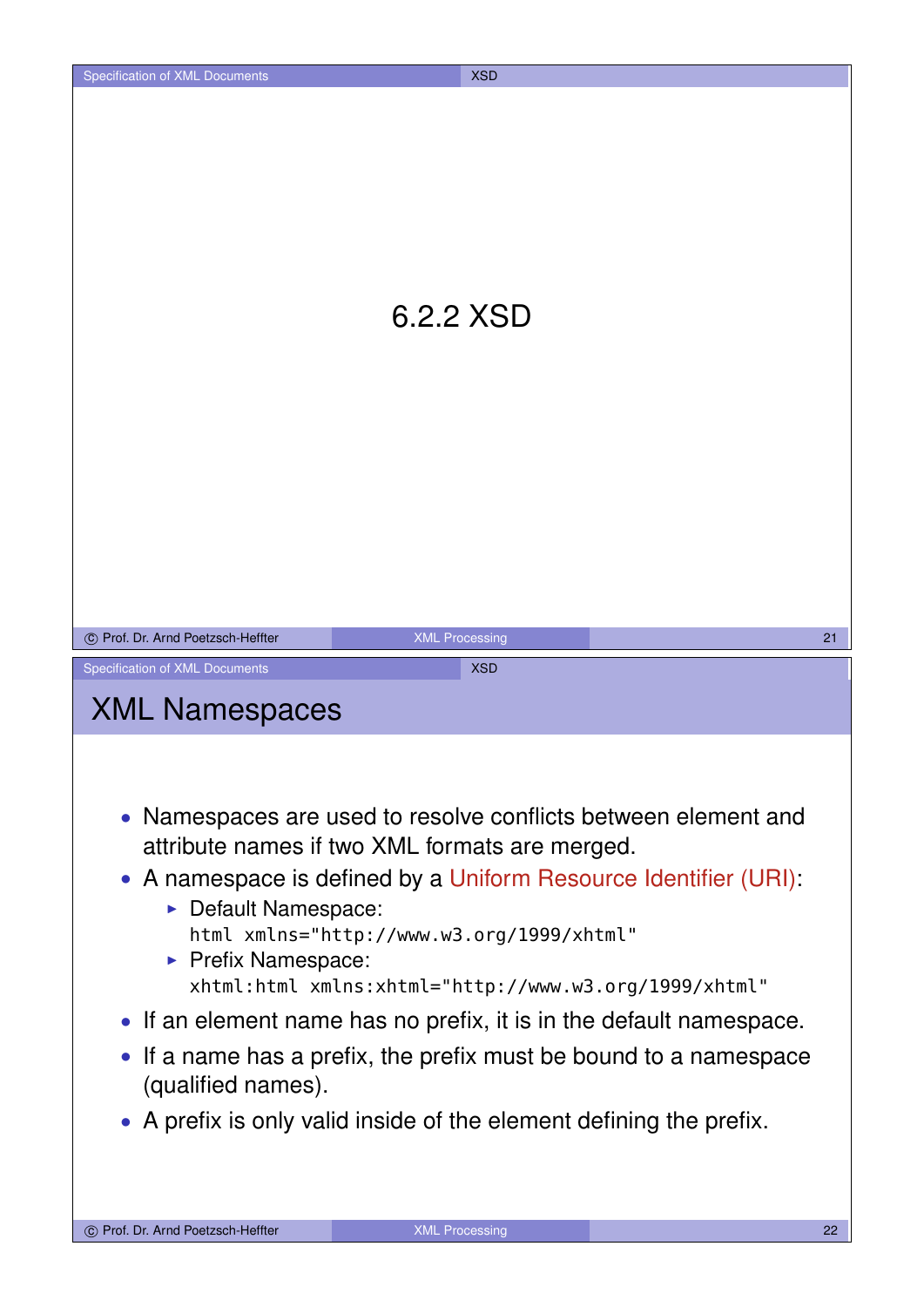| Uniform Resource Identifier |  |
|-----------------------------|--|
|                             |  |

URIs identify resources and are typically hierarchically structured.

#### **Commonly used URIs:**

- Uniform Resource Locators (URLs): define resource location and access protocol, e.g., http://www.w3.org/1999/xhtml
- Uniform Resource Names (URNs): an identifying (existing) name, e.g., urn:ietf:rfc:2648

List of possible URI schemes:

http://www.iana.org/assignments/uri-schemes.html

```
co Prof. Dr. Arnd Poetzsch-Heffter 23 AML Processing 23 AML Processing 23 AML Processing 23 AML Processing 23 AML Processing 23 AML Processing 23 AML Processing 23 AML Processing 23 AML Processing 23 AML Processing 23 AML 
Specification of XML Documents XSD
Namespaces by Example
 <catalog xmlns:dc="http://purl.org/dc"
                 xmlns:pt="http://vangoghgallery.com/pt" >
         <dc:description>
                 <dc:title>Impressionist Paintings</dc:title>
                 <dc:creator>Elliotte Rusty Harold</dc:creator>
         </dc:description>
         <pt:painting>
                 <pt:title>Memory of the Garden at Etten</pt:title>
                 <pt:artist>Vincent van Gogh</pt:artist>
         </pt:painting>
 </catalog>
```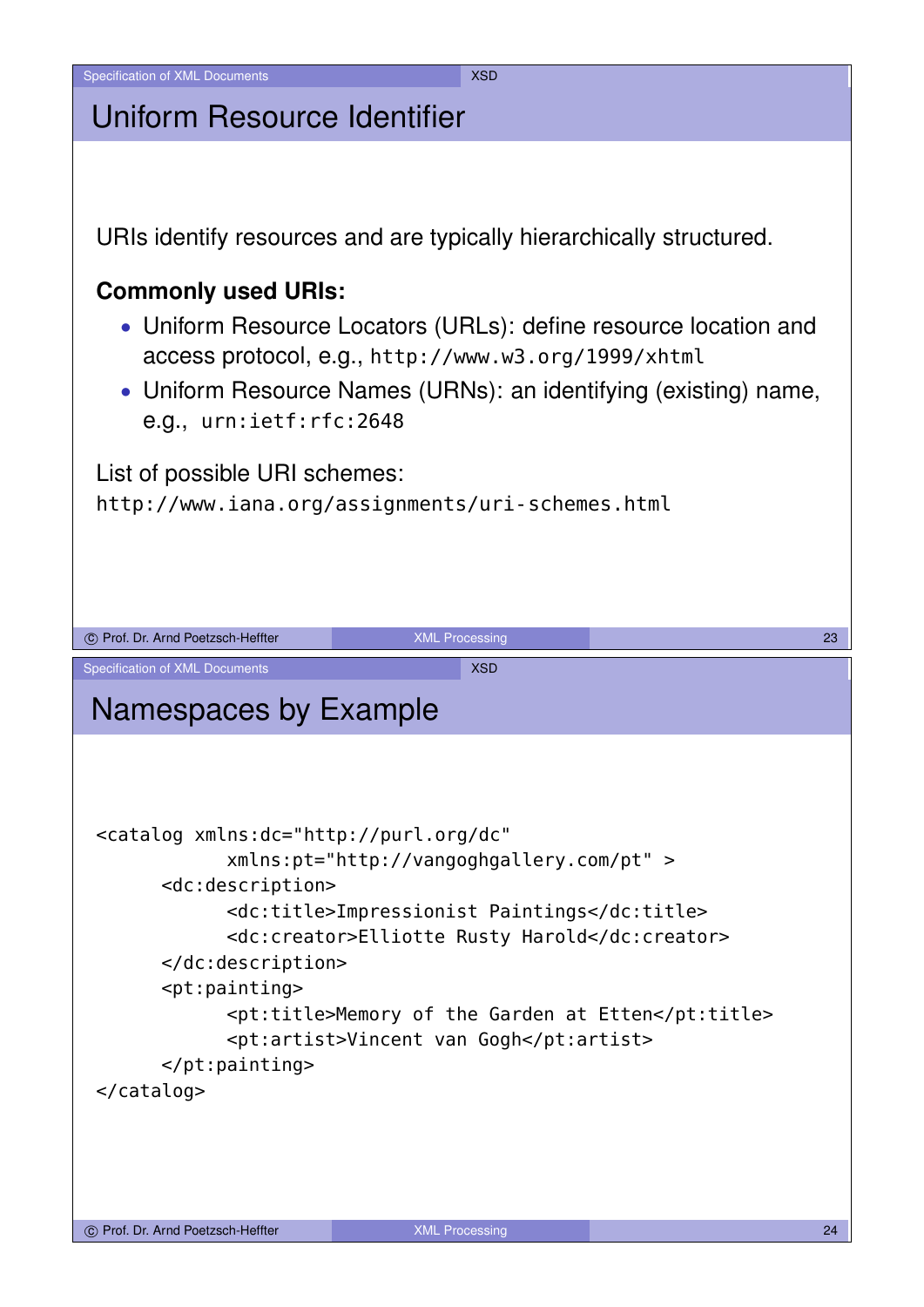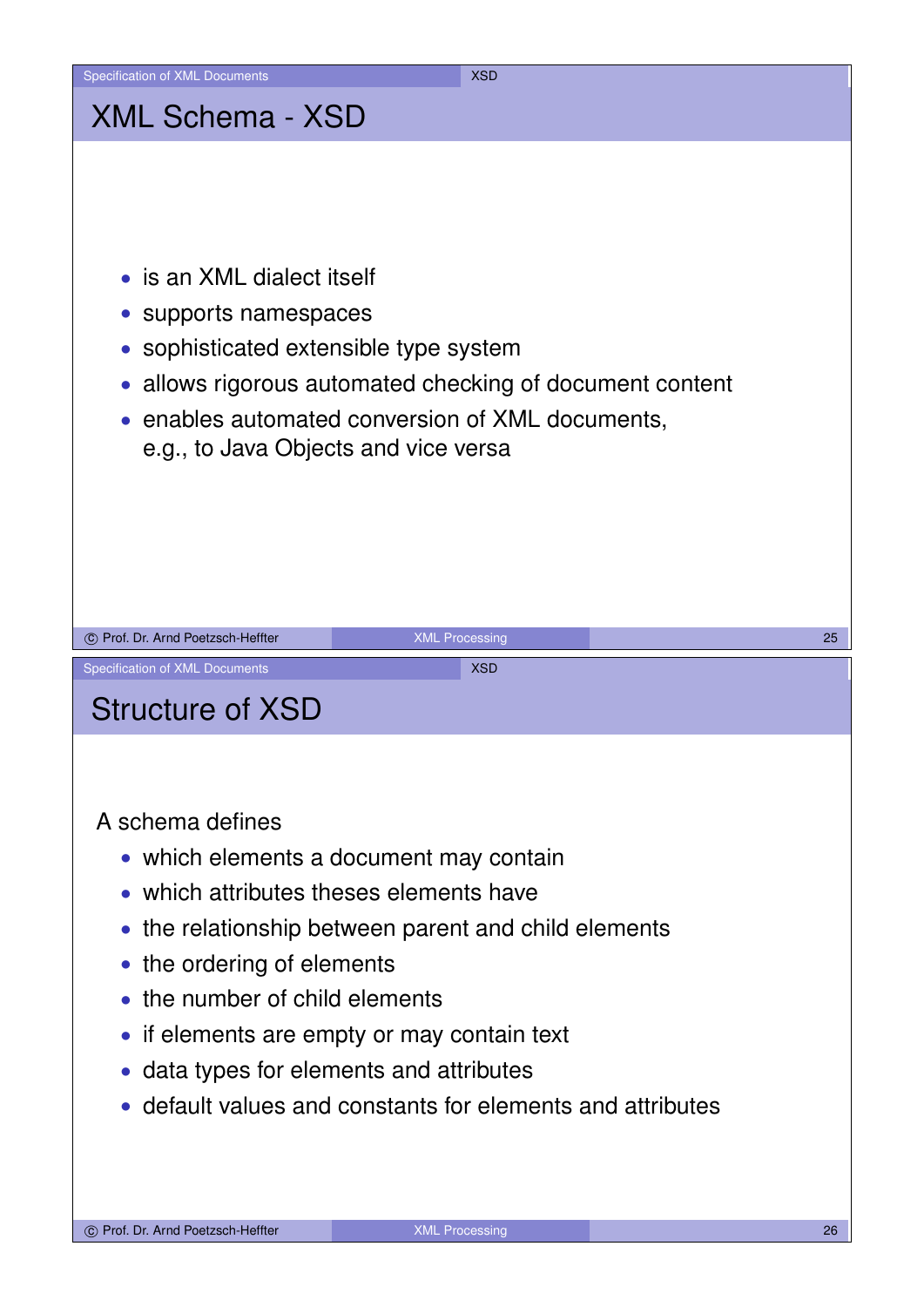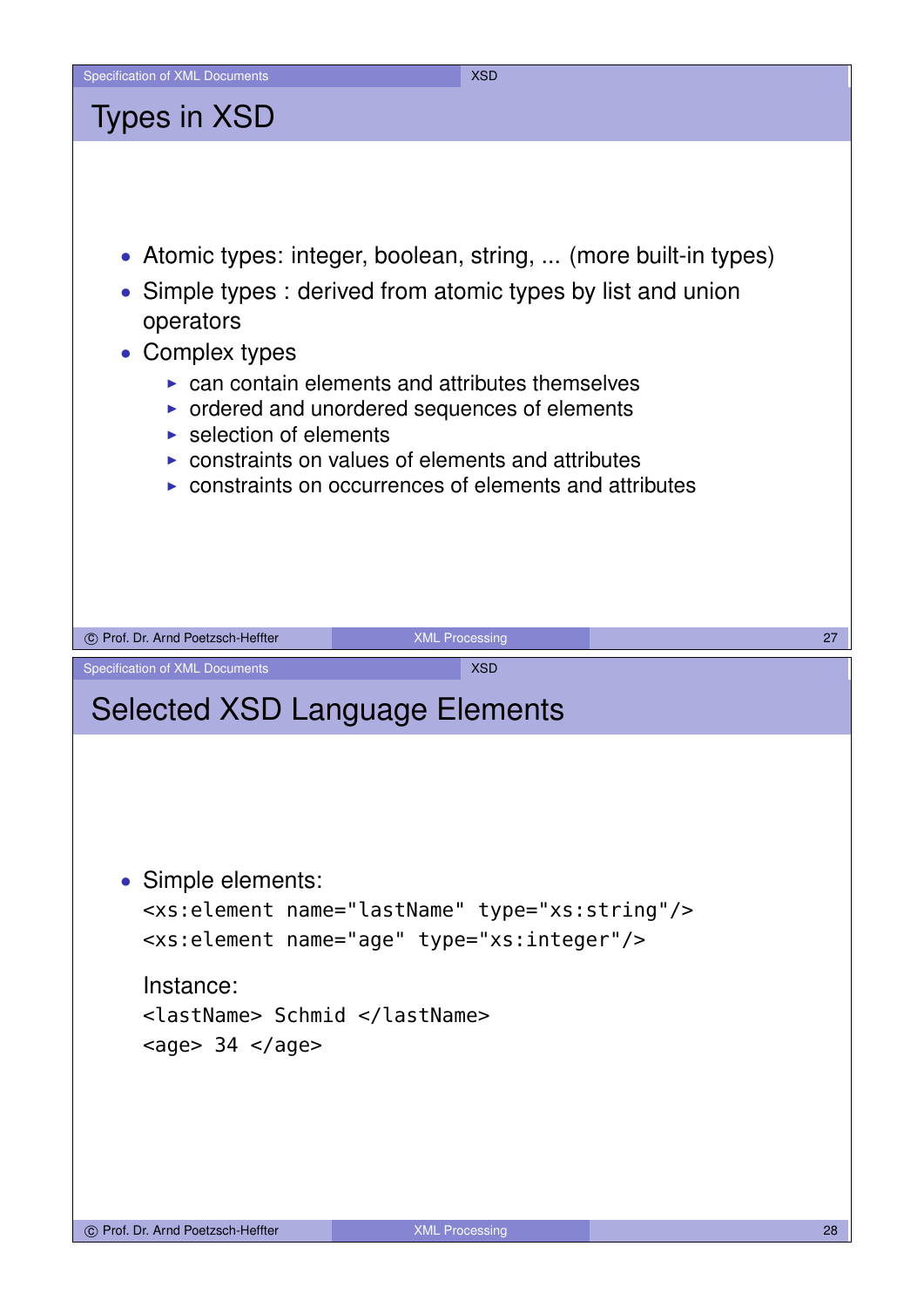

Specification of XML Documents XSD 30 AML 30 AML 30 AM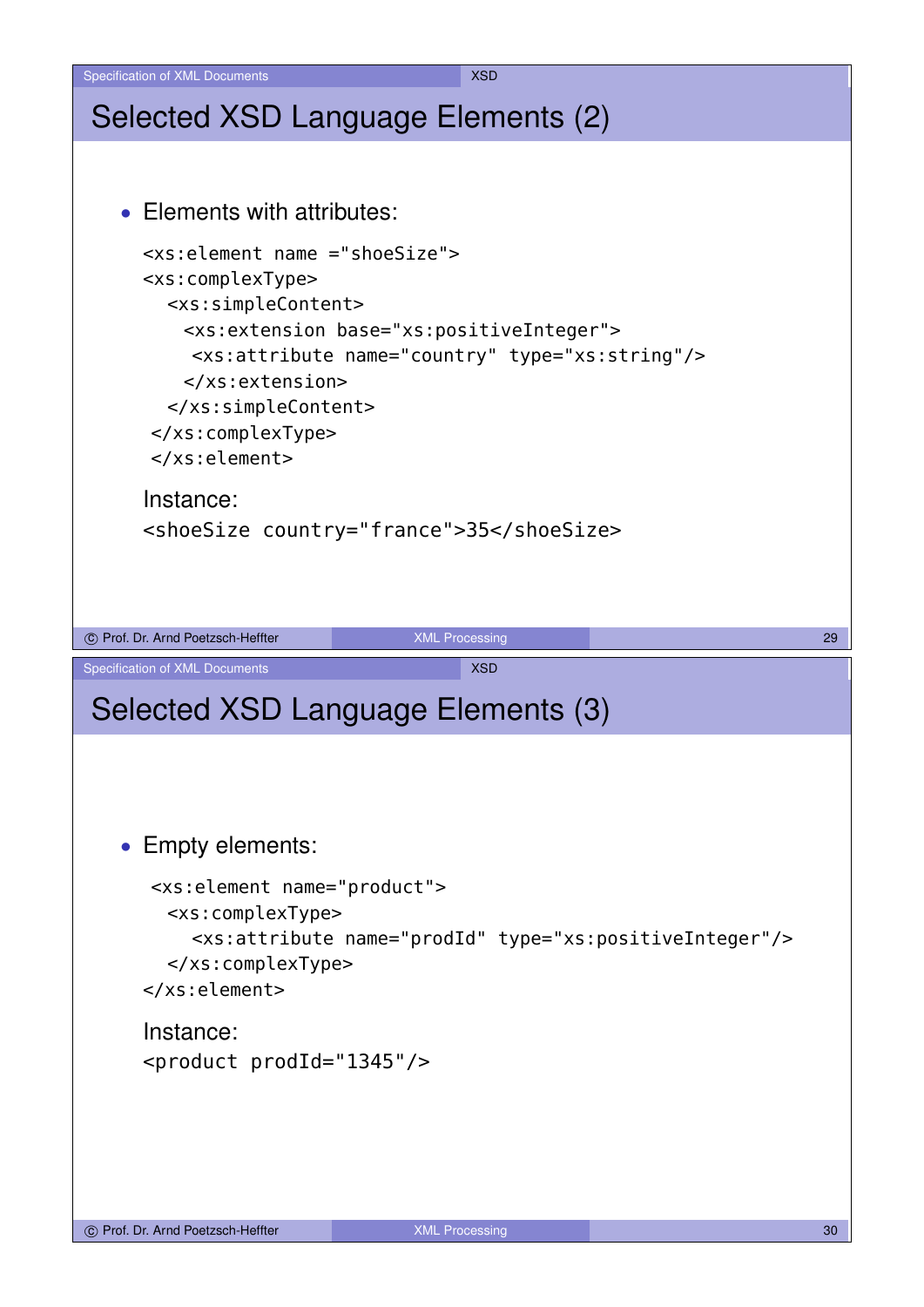```
Specification of XML Documents XSD 30 AML 30 AML 30 AM
Selected XSD Language Elements (4)
   • Elements with a sequence of child elements:
      <xs:element name="person>
        <xs:complexType>
         <xs:sequence>
           <xs:element name="firstName"type="xs:string"
                    minOccurs="0" maxOccurs="2" />
           <xs:element name="lastName" type="xs:string"
                    minOccurs="0"/>
         </xs:sequence>
        </xs:complexType>
      </xs:element>
      Instance:
      <person>
        <firstName>John</firstName>
        <lastName>Smith</lastName>
      </person>
co Prof. Dr. Arnd Poetzsch-Heffter XML Processing 21 2012 12:00 12:00 13:00 13:00 13:00 13:00 13:00 13:00 13:00 13:00 13:00 13:00 13:00 13:00 13:00 13:00 13:00 13:00 13:00 13:00 13:00 13:00 13:00 13:00 13:00 13:00 13:00 
Specification of XML Documents XSD
Selected XSD Language Elements (5)
    • Elements with an unordered sequence of child elements:
      (maxOccurs = 1 for each child element)
      <xs:element name="person>
        <xs:complexType>
         <xs:all>
          <xs:element name="firstName"type="xs:string"/>
          <xs:element name="lastName"type="xs:string"/>
         </xs:all>
      </xs:complexType>
      </xs:element>
```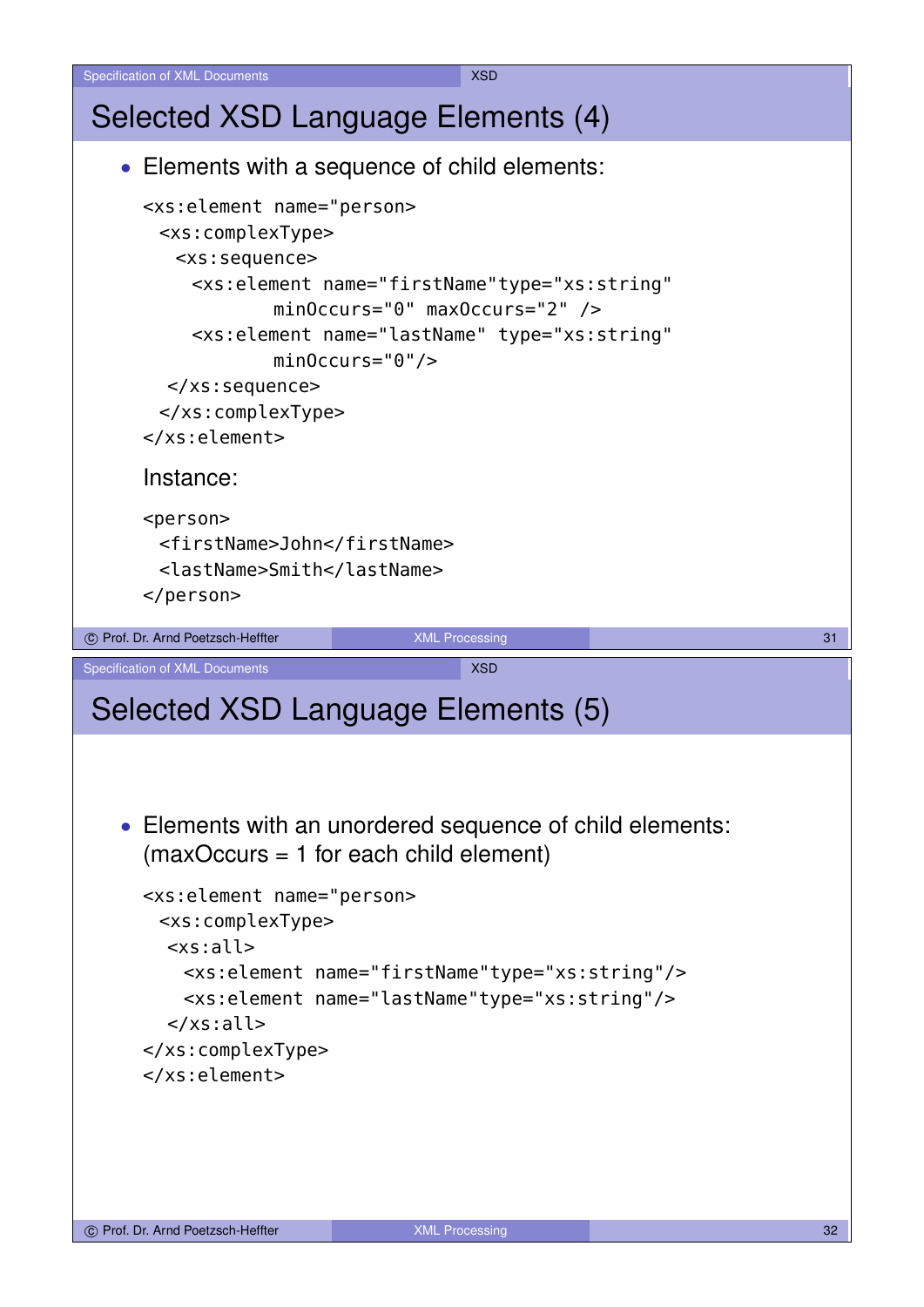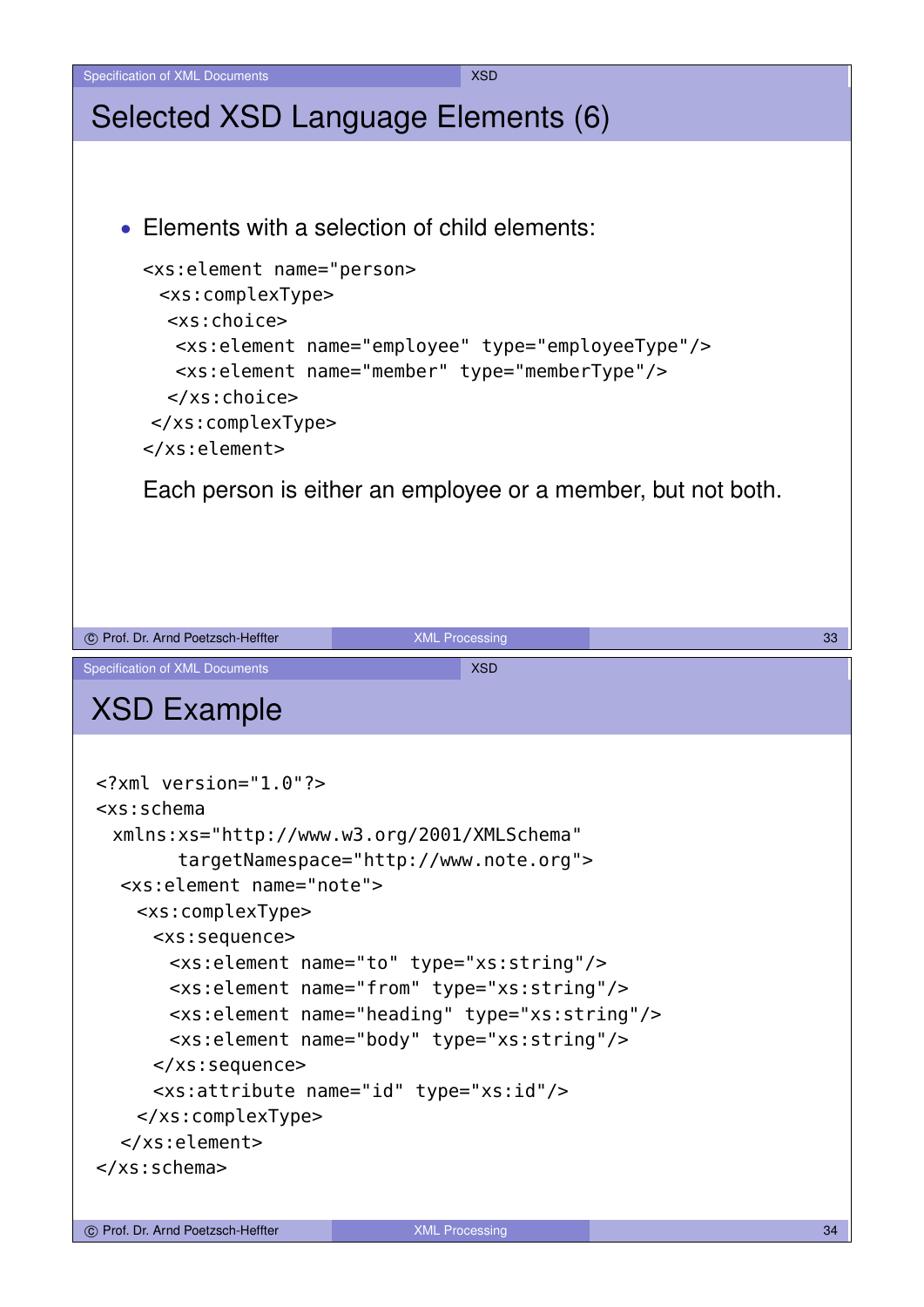## XSD Example (2)

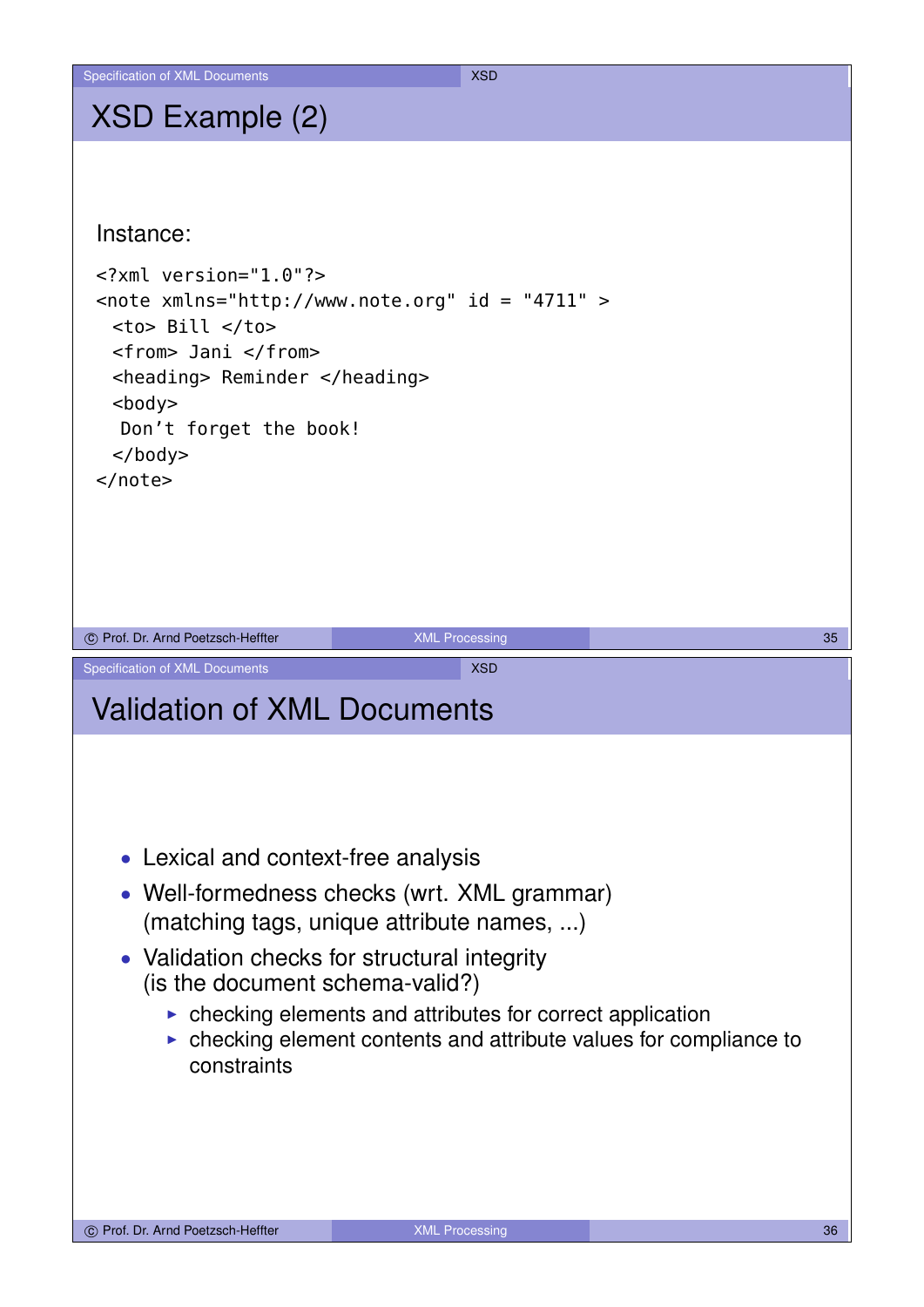## XSD: Unordered List with Multiple Occurrences

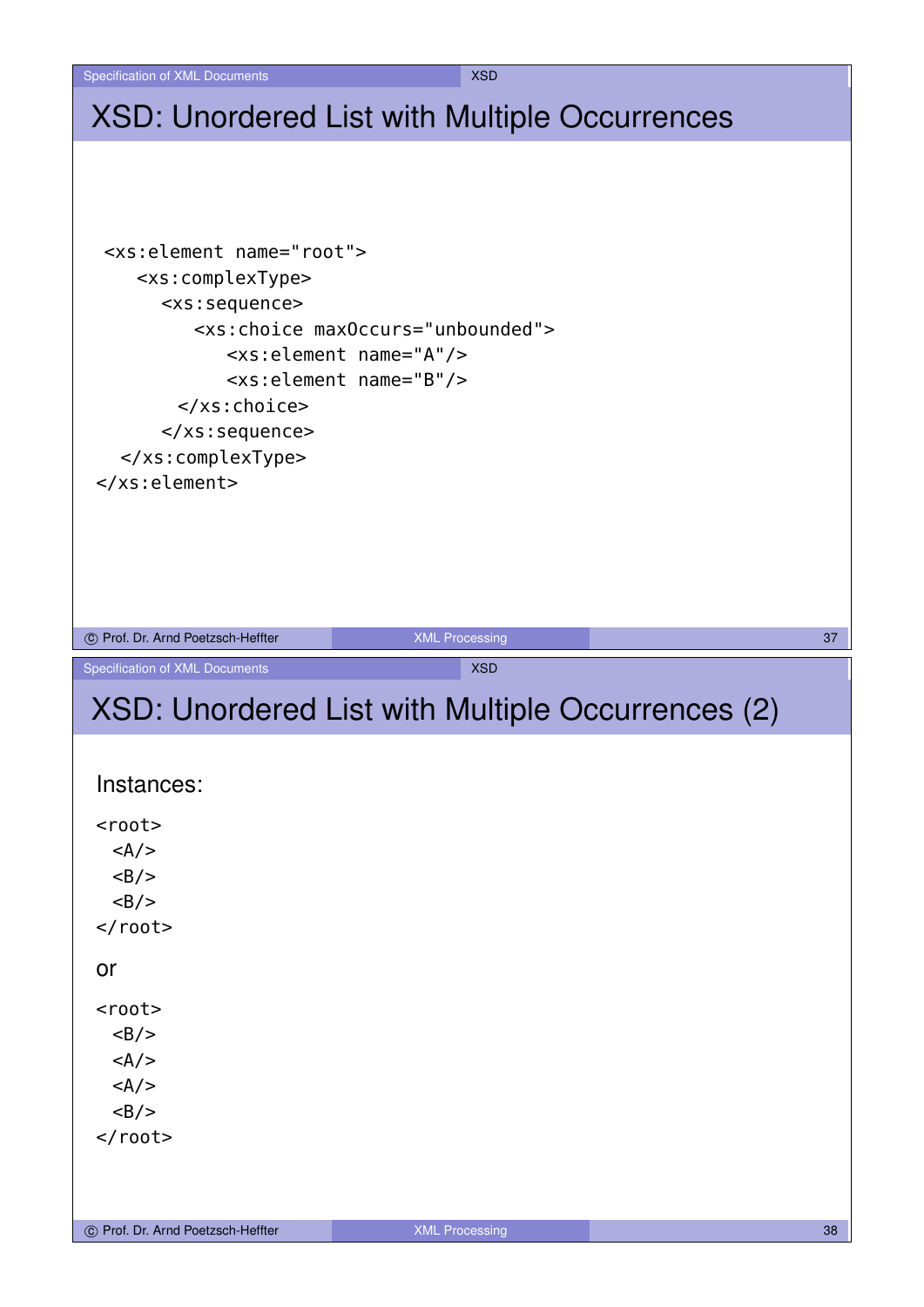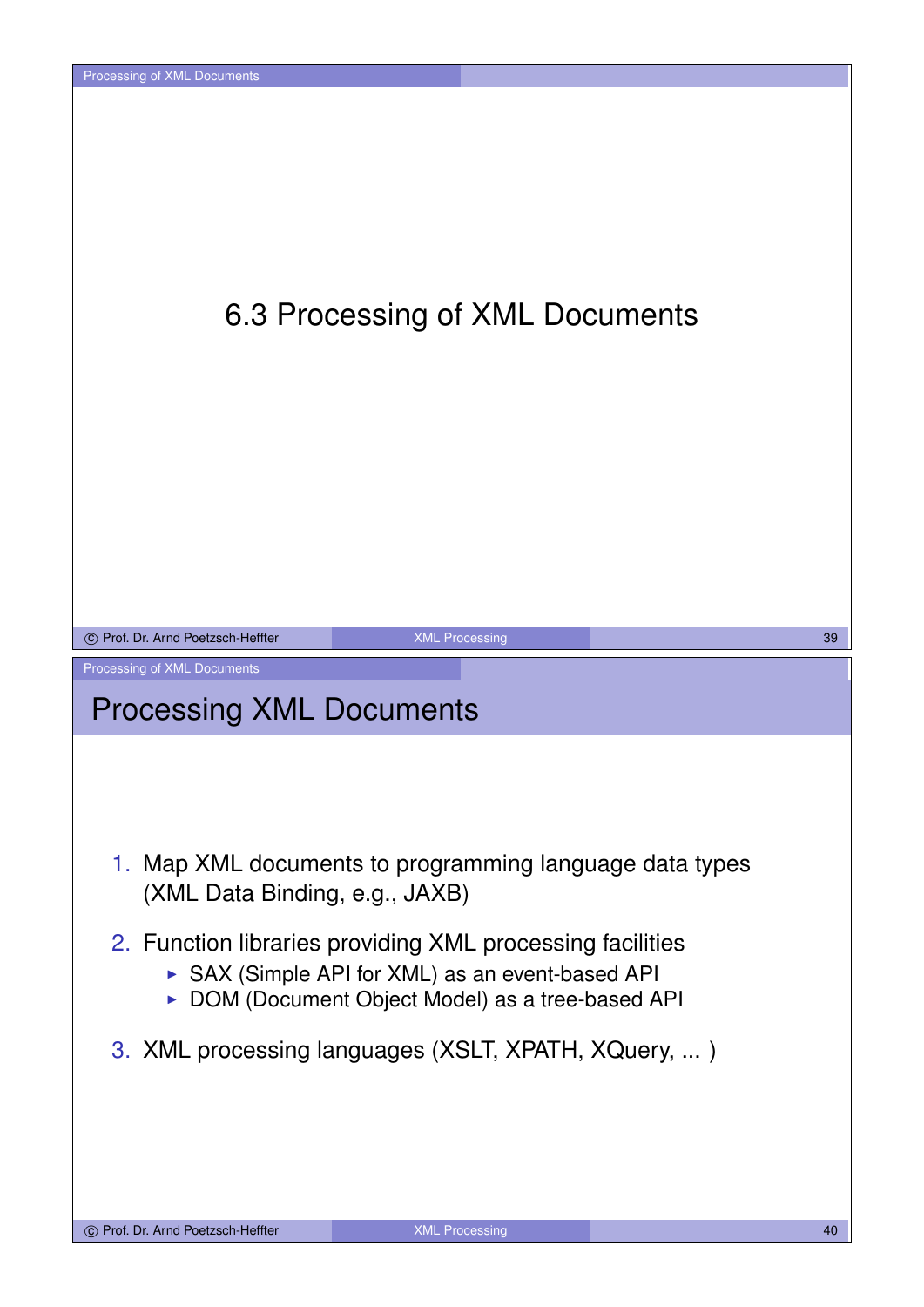|                                           | 6.3.1 SAX                                                                                                                                                                                                                                   |    |
|-------------------------------------------|---------------------------------------------------------------------------------------------------------------------------------------------------------------------------------------------------------------------------------------------|----|
| © Prof. Dr. Arnd Poetzsch-Heffter         | <b>XML Processing</b>                                                                                                                                                                                                                       | 41 |
| Processing of XML Documents<br><b>SAX</b> | <b>SAX</b>                                                                                                                                                                                                                                  |    |
| recognized<br>function                    | • an event-based API for accessing XML documents<br>• use event handlers for parsing-related events<br>• the parser reads a document and raises events when markup is<br>• for each recognized structure, an event triggers a user-supplied |    |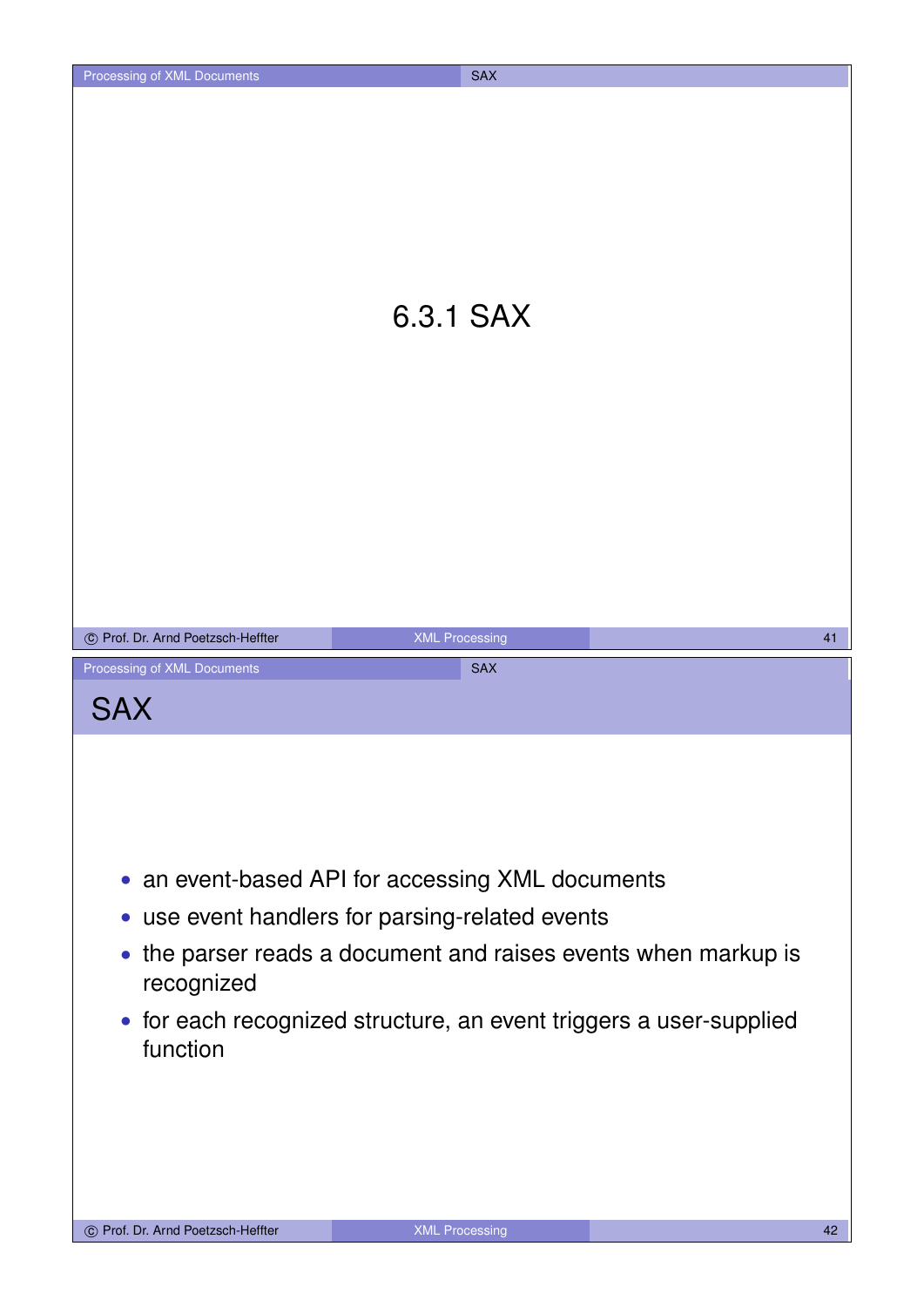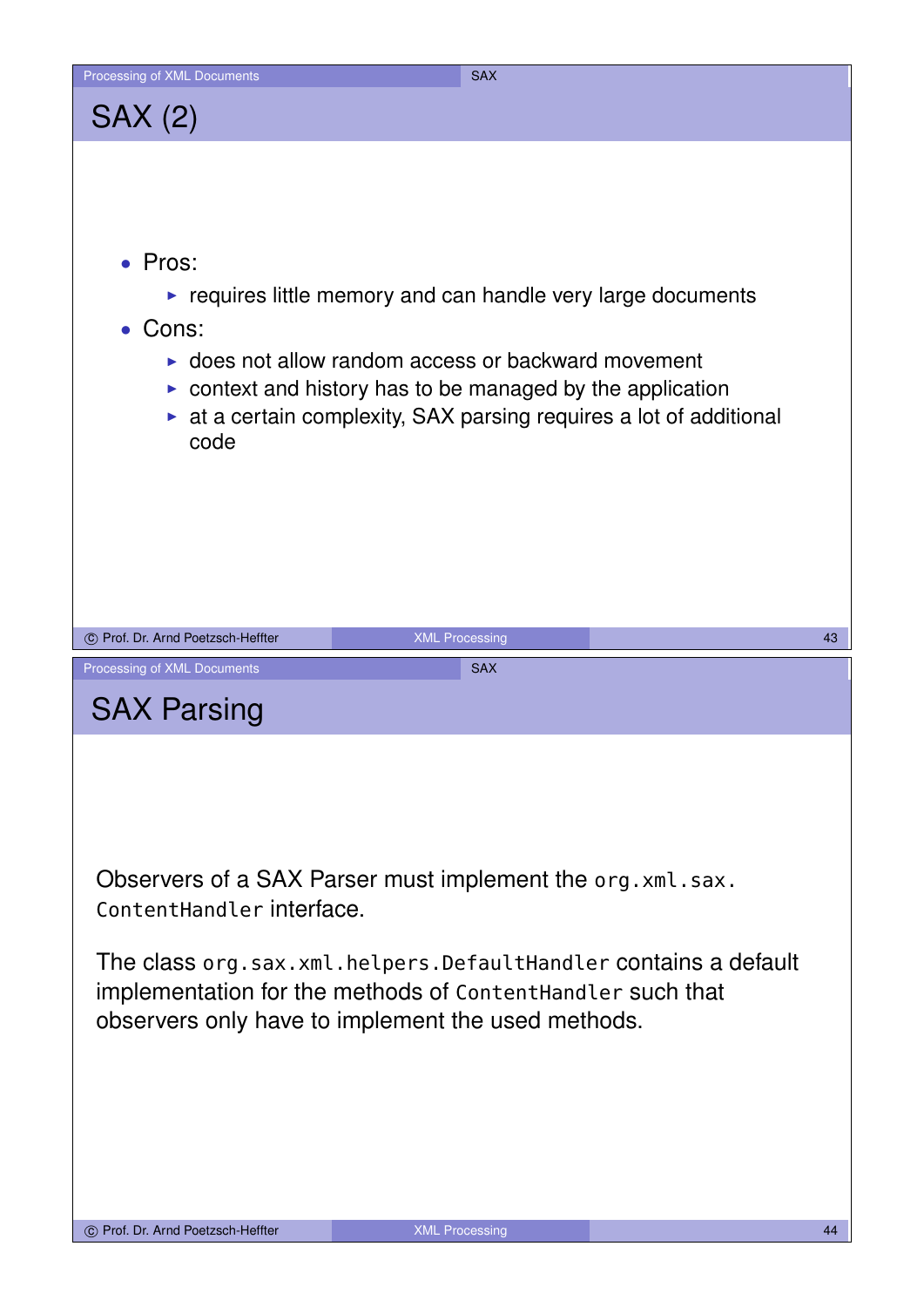## SAX Parsing (2)

```
Example for Observer:
 class mySaxApp extends DefaultHandler{
 public void startDocument ()
  { System.out.println("Start document"); }
 public void endDocument ()
  { System.out.println("End document"); }
 public void startElement (String uri, String name,
             String qName, Attributes atts) { ... }
 public void endElement (String uri, String name, String qName){...}
 public void characters (char ch[], int start, int length){...}
 }
c Prof. Dr. Arnd Poetzsch-Heffter COVID-MENT COVID-MENT COVID-MENT COVID-MENT COVID-MENT COVID-MENT COVID-MENT
Processing of XML Documents SAX
SAX Parsing (3)
 Example application of SAX parser:
  public static void main (String args[])
    { // create XML Reader
        XMLReader xr = XMLReaderFactory.createXMLReader();
       // create observer
       MySAXApp handler = new MySAXApp();
       // register observer
       xr.setContentHandler(handler);
       // parse document
       InputSource r = new InputSource(FileReader(args[0]);
       xr.parse(r);
   }
```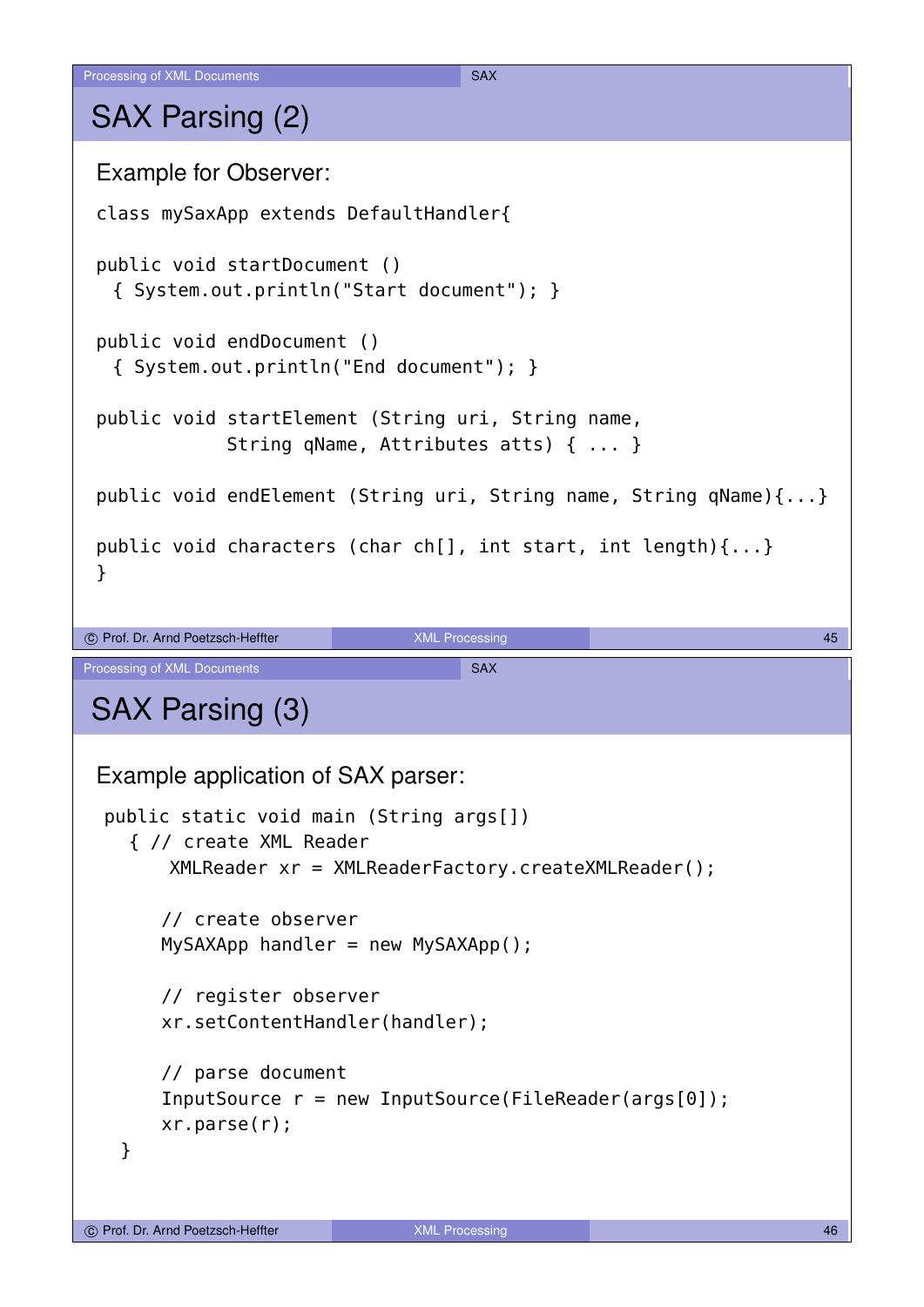|                                                                                                                                                 | 6.3.2 DOM                                                                                                                                                  |    |
|-------------------------------------------------------------------------------------------------------------------------------------------------|------------------------------------------------------------------------------------------------------------------------------------------------------------|----|
| © Prof. Dr. Arnd Poetzsch-Heffter                                                                                                               | <b>XML Processing</b>                                                                                                                                      | 47 |
| Processing of XML Documents<br><b>DOM</b>                                                                                                       | <b>DOM</b>                                                                                                                                                 |    |
| $\bullet$<br>• Pros:<br>$\blacktriangleright$ random document access<br>• more specific tasks possible, e.g., getting an element's attribute by | • a tree-based API for accessing XML documents<br>based on an in-memory representation of an XML document<br>• access to tree structure by special methods |    |

- Cons:
	- $\triangleright$  very large documents may not fit into memory
	- $\triangleright$  for isolated tasks, the parsing overhead is prohibitive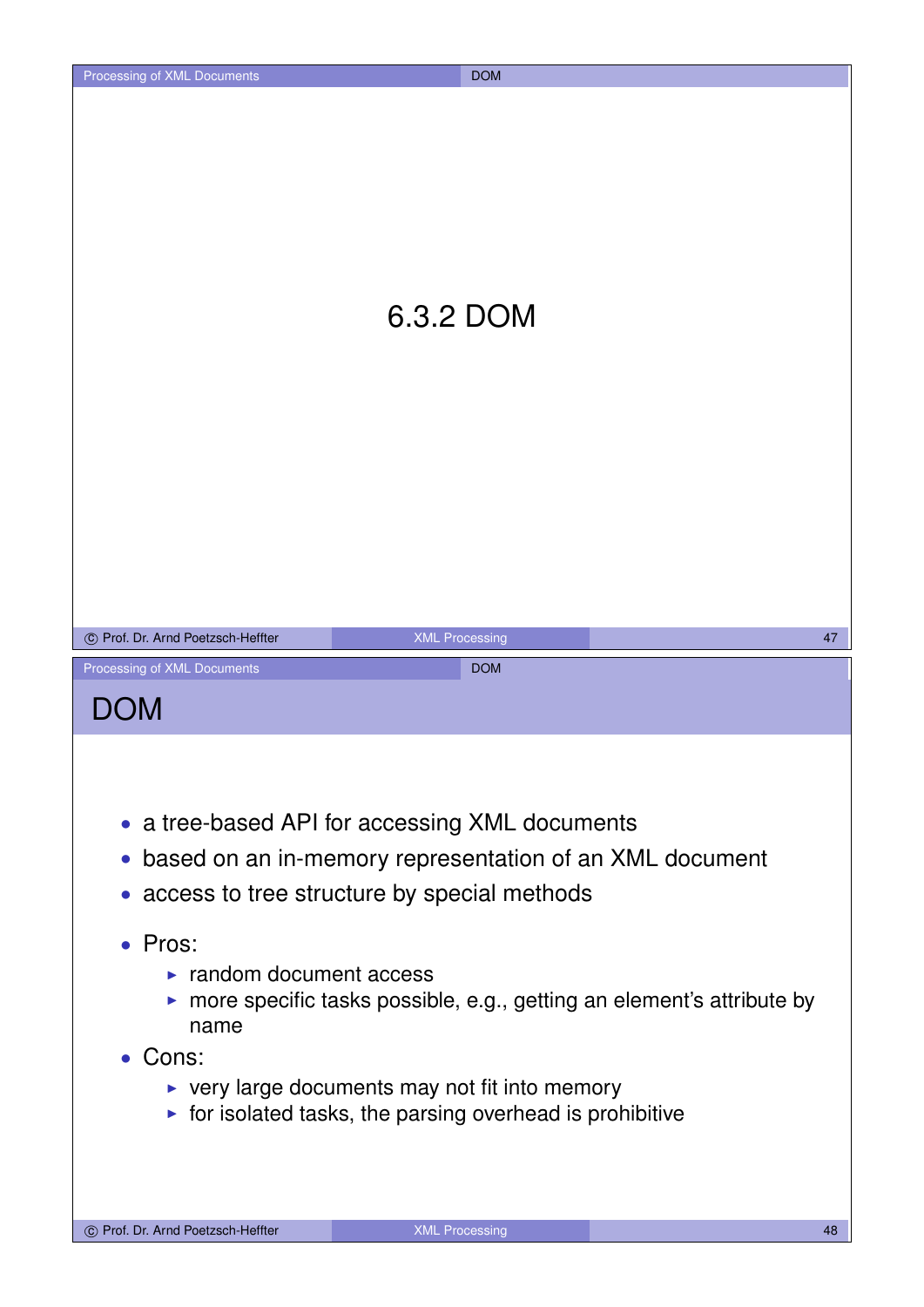#### DOM Parsing

For representing XML documents as trees, a general data structure is used. Central data type is Node:

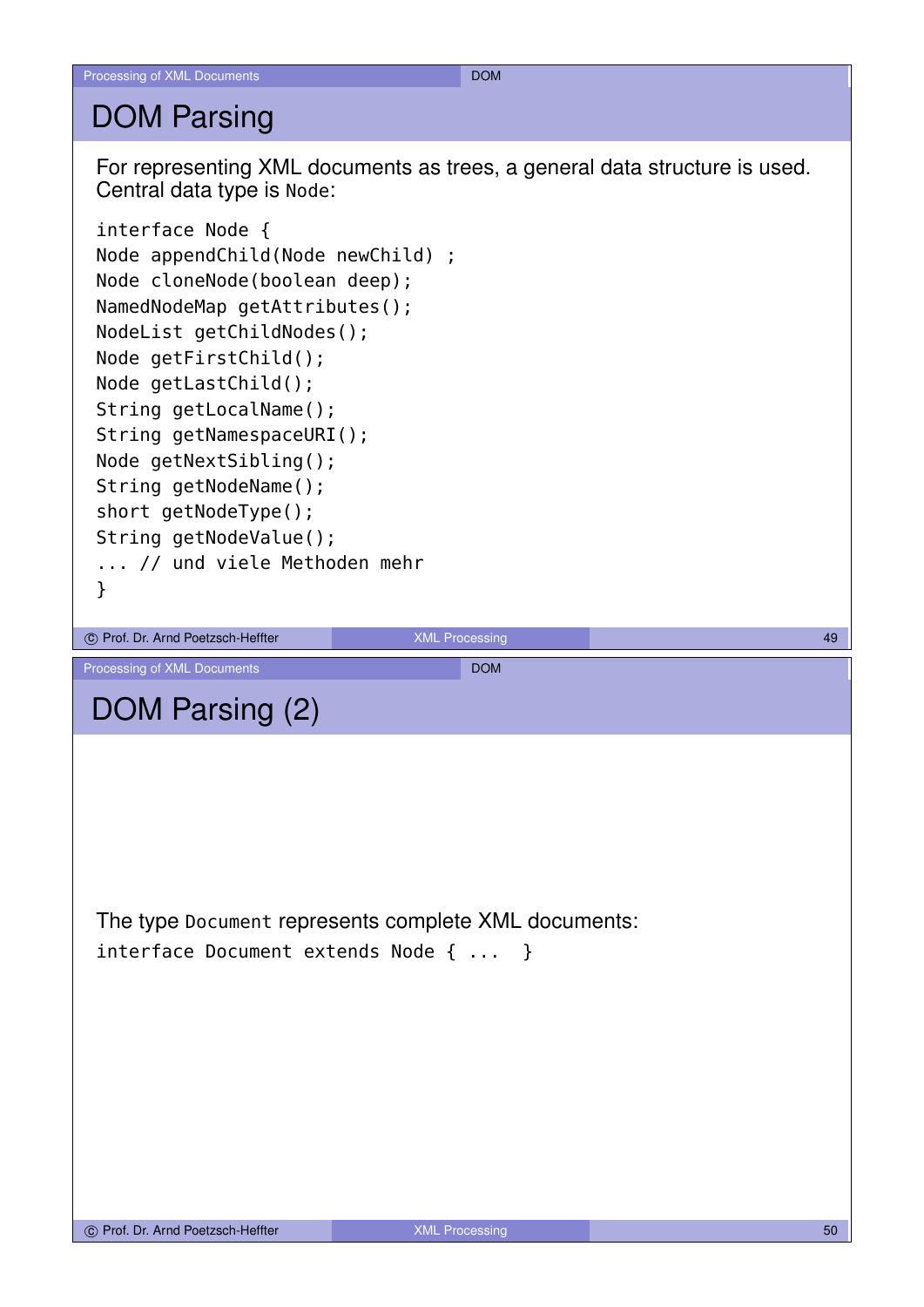## DOM Parsing (3)

Example application of DOM Parser: public static void main(String[] args) { InputSource src = new InputSource(new FileInputStream(args[0])); // create parser DOMParser prsr = new DOMParser(); // start parsing prsr.parse( src ); // access to DOM tree Document doc = prsr.getDocument(); // further processing, e.g. System.out.print(doc.getFirstChild.getNextSibling.getNodeName()); } co Prof. Dr. Arnd Poetzsch-Heffter **1999 and 2009** XML Processing 1999 and 2009 and 31 and 31 and 31 and 31 and 31 and 31 and 31 and 31 and 31 and 31 and 31 and 31 and 31 and 31 and 31 and 31 and 32 and 32 and 32 and 32 an Transforming XML Documents 6.4 Transforming XML Documents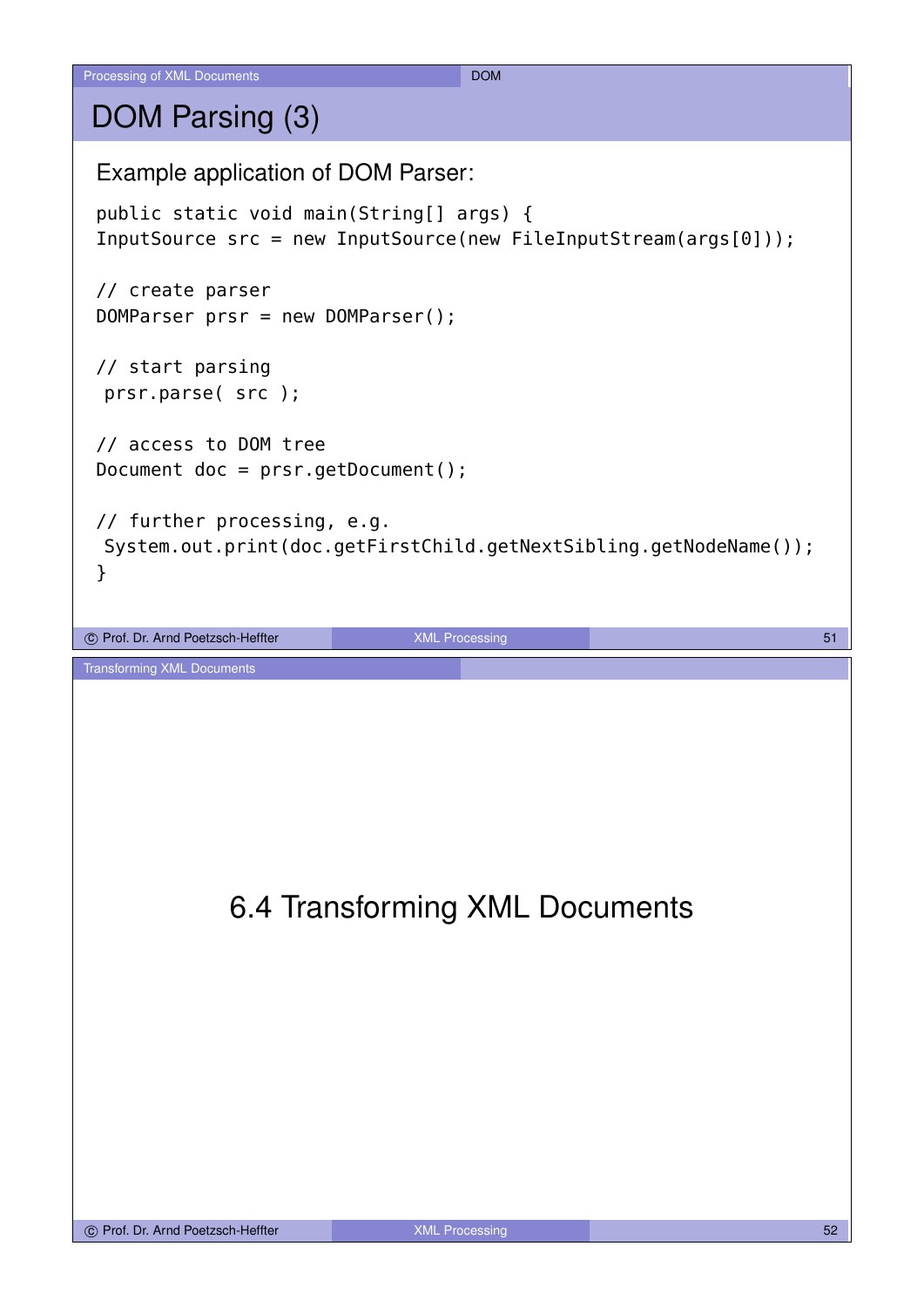| • XSLT: Language for transforming XML<br>• XPath: Language for selecting XML nodes in an XML document<br>• XSL-FO (Formatting Objects): Language for describing formatted<br>output<br>© Prof. Dr. Arnd Poetzsch-Heffter<br><b>XML Processing</b><br>53<br><b>Transforming XML Documents</b><br><b>XSLT</b><br>6.4.1 XSLT | <b>Transforming XML Documents</b>    |  |  |
|---------------------------------------------------------------------------------------------------------------------------------------------------------------------------------------------------------------------------------------------------------------------------------------------------------------------------|--------------------------------------|--|--|
|                                                                                                                                                                                                                                                                                                                           | XSL - eXtensible Stylesheet Language |  |  |
|                                                                                                                                                                                                                                                                                                                           |                                      |  |  |
|                                                                                                                                                                                                                                                                                                                           |                                      |  |  |
| C Prof. Dr. Arnd Poetzsch-Heffter<br><b>XML Processing</b><br>54                                                                                                                                                                                                                                                          |                                      |  |  |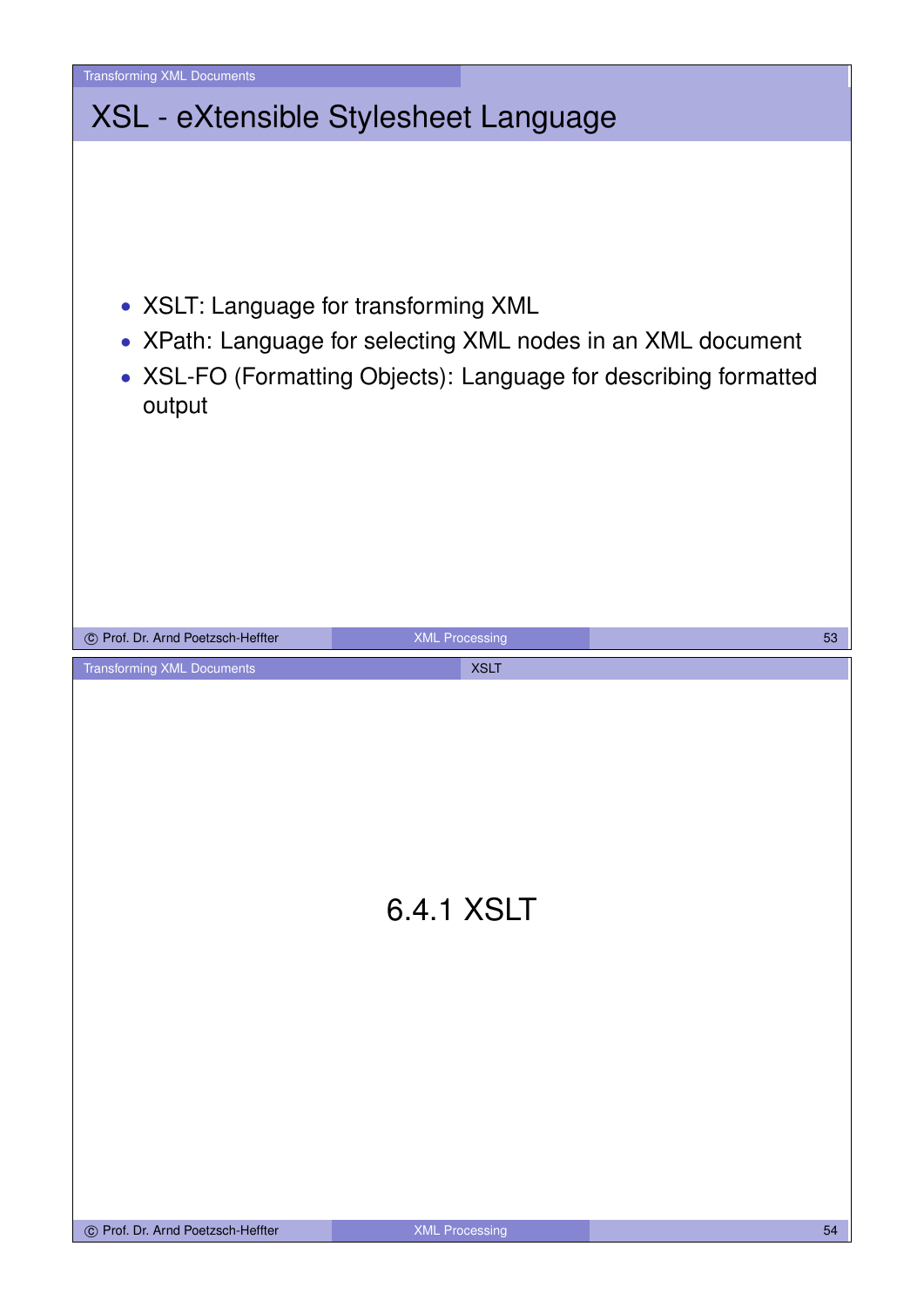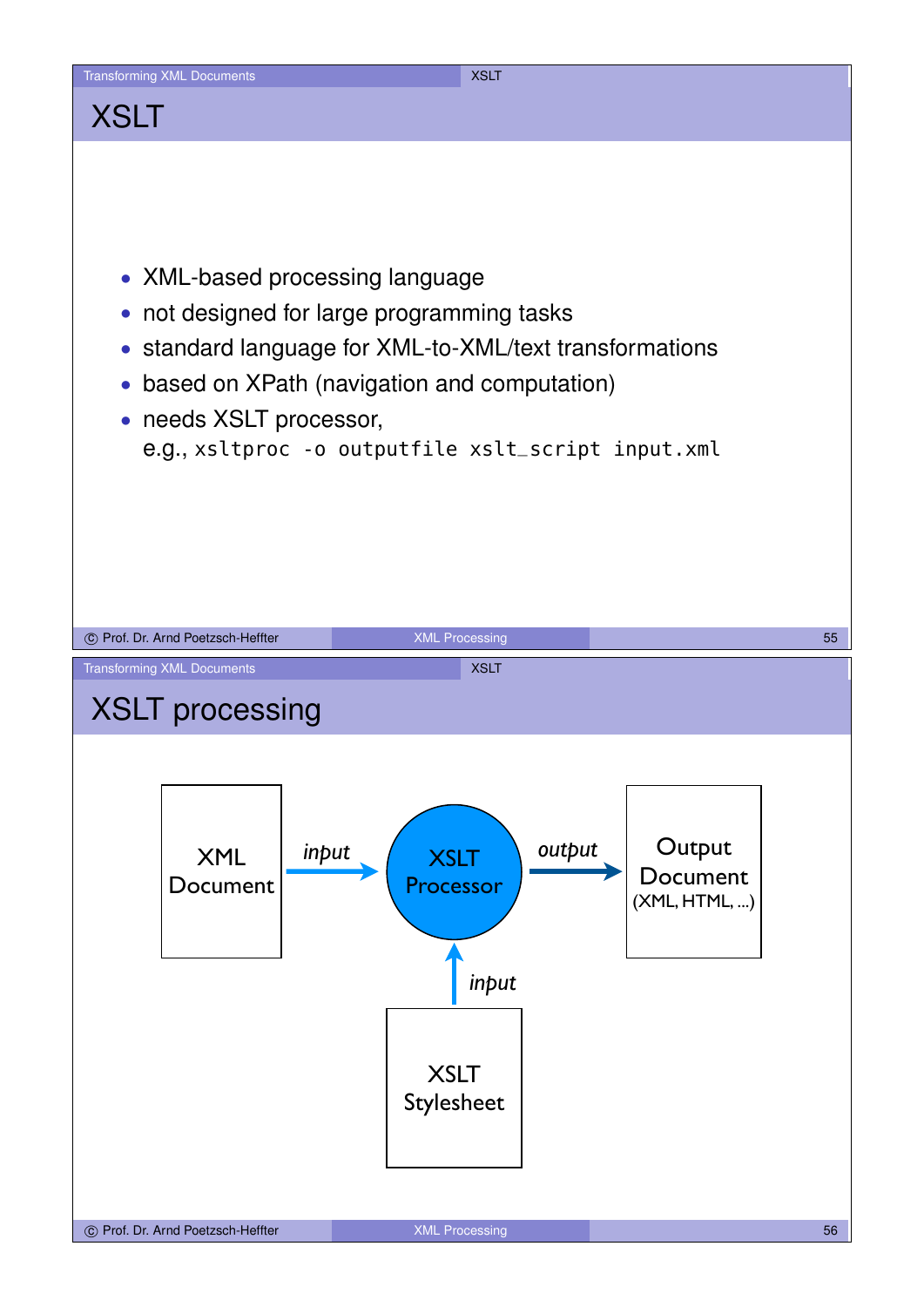| <b>Transforming XML Documents</b>                          | <b>XSLT</b>                                                                                                                                                           |
|------------------------------------------------------------|-----------------------------------------------------------------------------------------------------------------------------------------------------------------------|
| <b>Examples of XSLT Applications</b>                       |                                                                                                                                                                       |
| $\bullet$<br>$\bullet$<br>$\bullet$                        | Transforming XML to (X)HTML for web servers<br>Add content to XML documents, e.g., table of contents<br>Transform one XML format to another, e.g., DocBook to ODF/ODT |
| C Prof. Dr. Arnd Poetzsch-Heffter                          | <b>XML Processing</b><br>57                                                                                                                                           |
| <b>Transforming XML Documents</b><br>Main concepts of XSLT | <b>XSLT</b>                                                                                                                                                           |
| • XSLT has built-in behavior for tree traversal            | • XSLT is a functional processing/programming language                                                                                                                |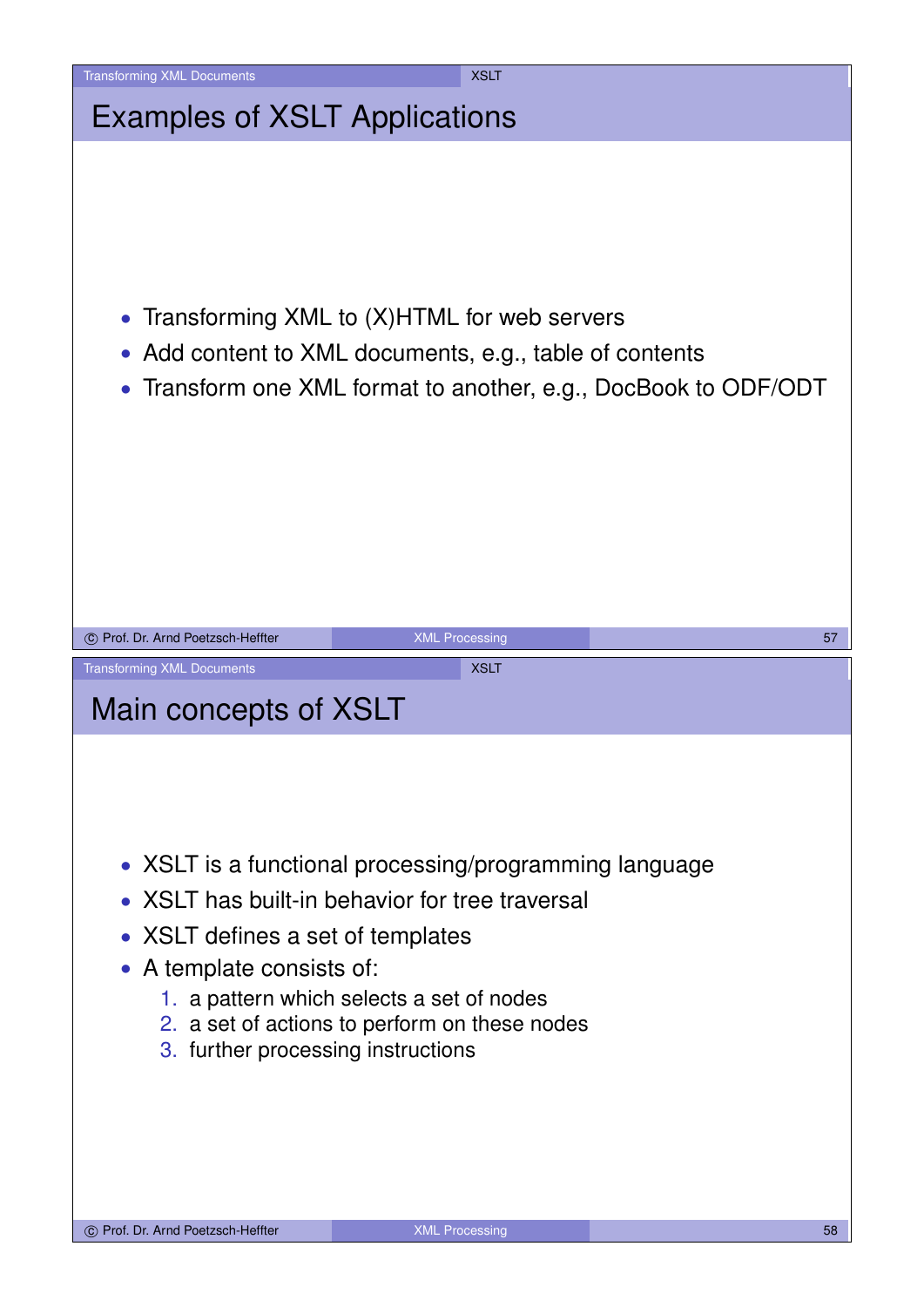#### Structure of XSLT stylesheet

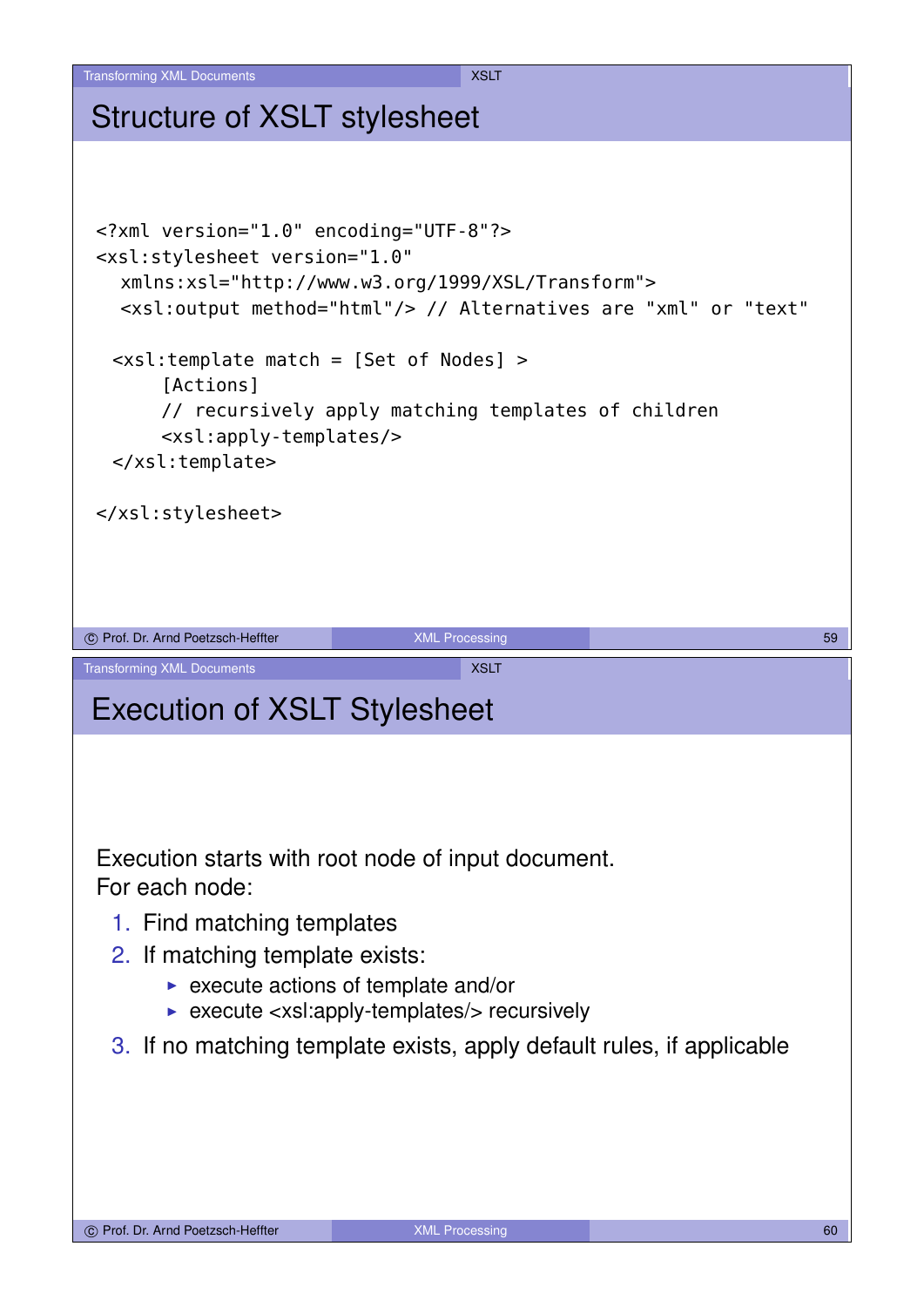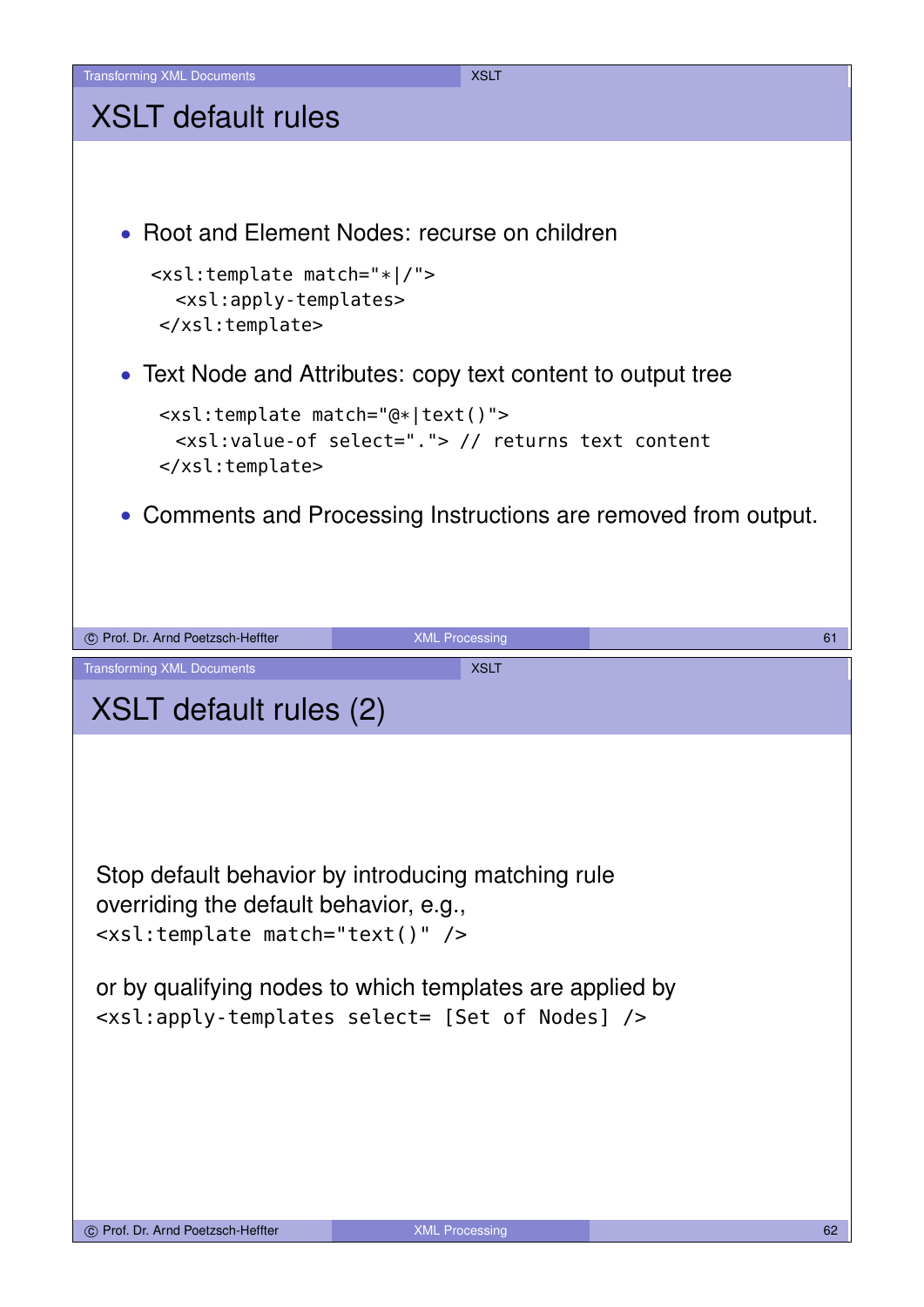## XSLT by Example

#### **Transform XML to HTML**

#### **Input document:**

<?xml version="1.0"?> <people> <person> Alan Turing </person> <person> Kurt Goedel </person> <person> John von Neumann </person> </people>

c Prof. Dr. Arnd Poetzsch-Heffter **Communist Communist Communist Communist Communist Communist Communist Communist Communist Communist Communist Communist Communist Communist Communist Communist Communist Communist Communi** 

Transforming XML Documents XXSLT

# XSLT by Example (2)

#### **XSLT Stylesheet:**

```
<?xml version="1.0" encoding="UTF-8"?>
<xsl:stylesheet version="1.0"
      xmlns:xsl="http://www.w3.org/1999/XSL/Transform">
<xsl:output method="html"/>
<xsl:template match="people">
      <html> <head> People List </head> <body>
```

```
<ul> <xsl:apply-templates/> </ul>
</body> </html>
```

```
</xsl:template>
```

```
<xsl:template match="person">
      <li> <xsl:apply-templates /></li>
</xsl:template>
</xsl:stylesheet>
```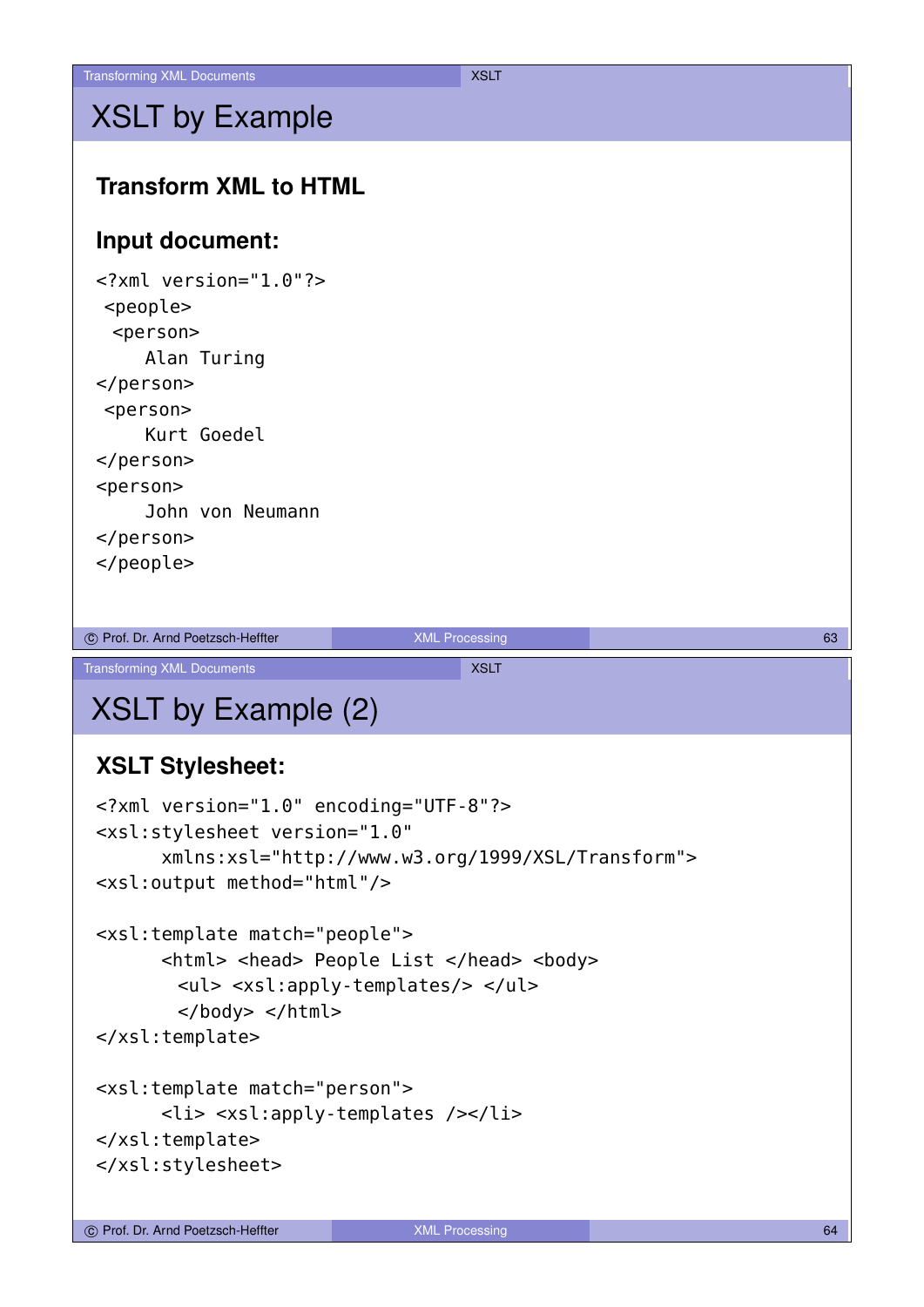## XSLT by Example (3)

#### **Output document:**

| $<$ html>                                                                                                                                                                                                                                                                                                                              |                                       |    |
|----------------------------------------------------------------------------------------------------------------------------------------------------------------------------------------------------------------------------------------------------------------------------------------------------------------------------------------|---------------------------------------|----|
| <head> People List </head><br><body><ul><br/><math>&lt;</math>li<math>&gt;</math><br/>Alan Turing<br/><math>\langle</math>li&gt;<br/><math>&lt;</math>li<math>&gt;</math><br/>Kurt Goedel<br/><math>\langle</math>li&gt;<br/><math>&lt;</math>li<math>&gt;</math><br/>John von Neumann<br/><math>\langle</math>li&gt;<br/></ul></body> |                                       |    |
|                                                                                                                                                                                                                                                                                                                                        |                                       |    |
|                                                                                                                                                                                                                                                                                                                                        |                                       |    |
|                                                                                                                                                                                                                                                                                                                                        |                                       |    |
| © Prof. Dr. Arnd Poetzsch-Heffter<br><b>Transforming XML Documents</b>                                                                                                                                                                                                                                                                 | <b>XML Processing</b><br><b>XPath</b> | 65 |
|                                                                                                                                                                                                                                                                                                                                        | 6.4.2 XPath                           |    |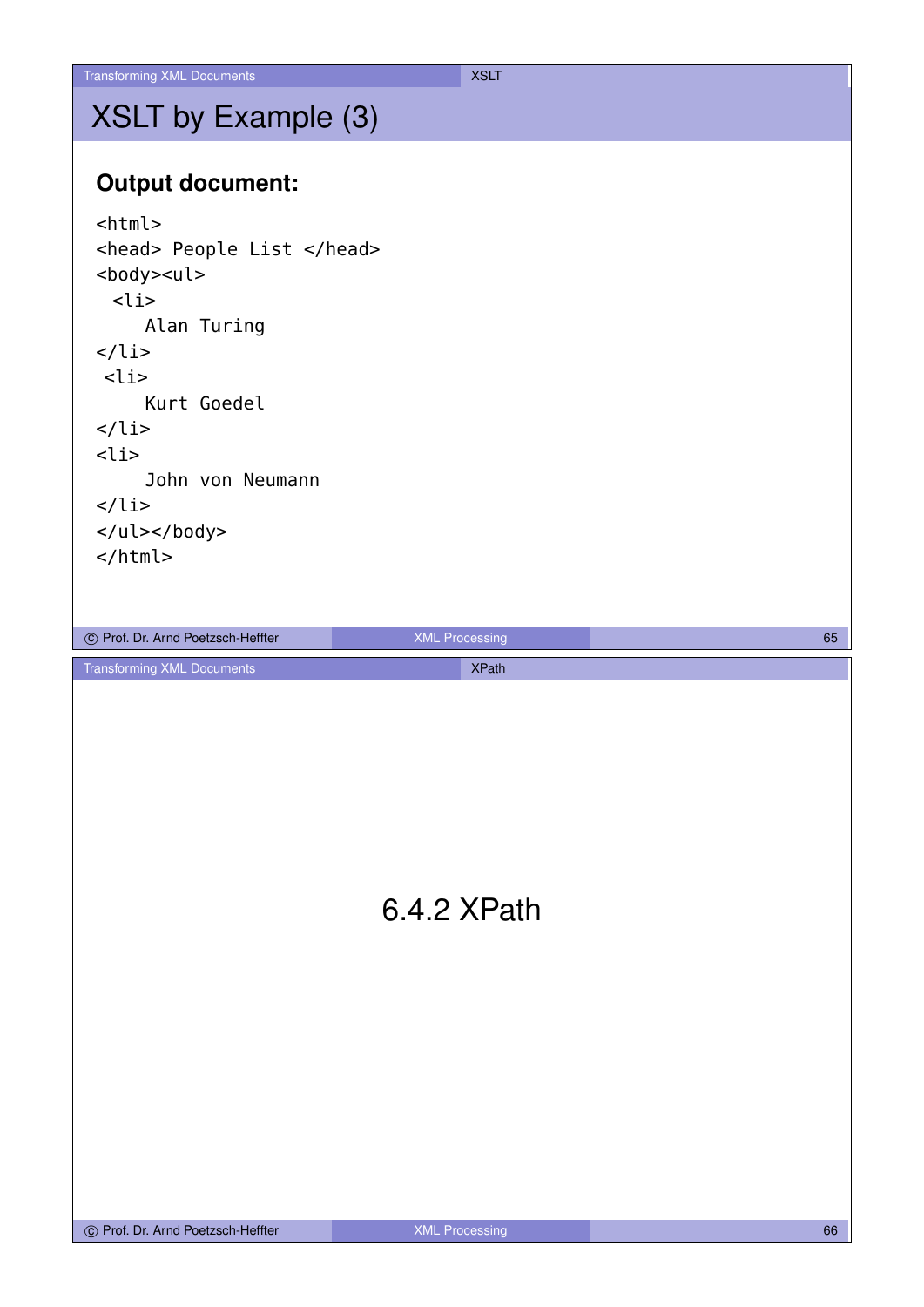![](_page_33_Picture_0.jpeg)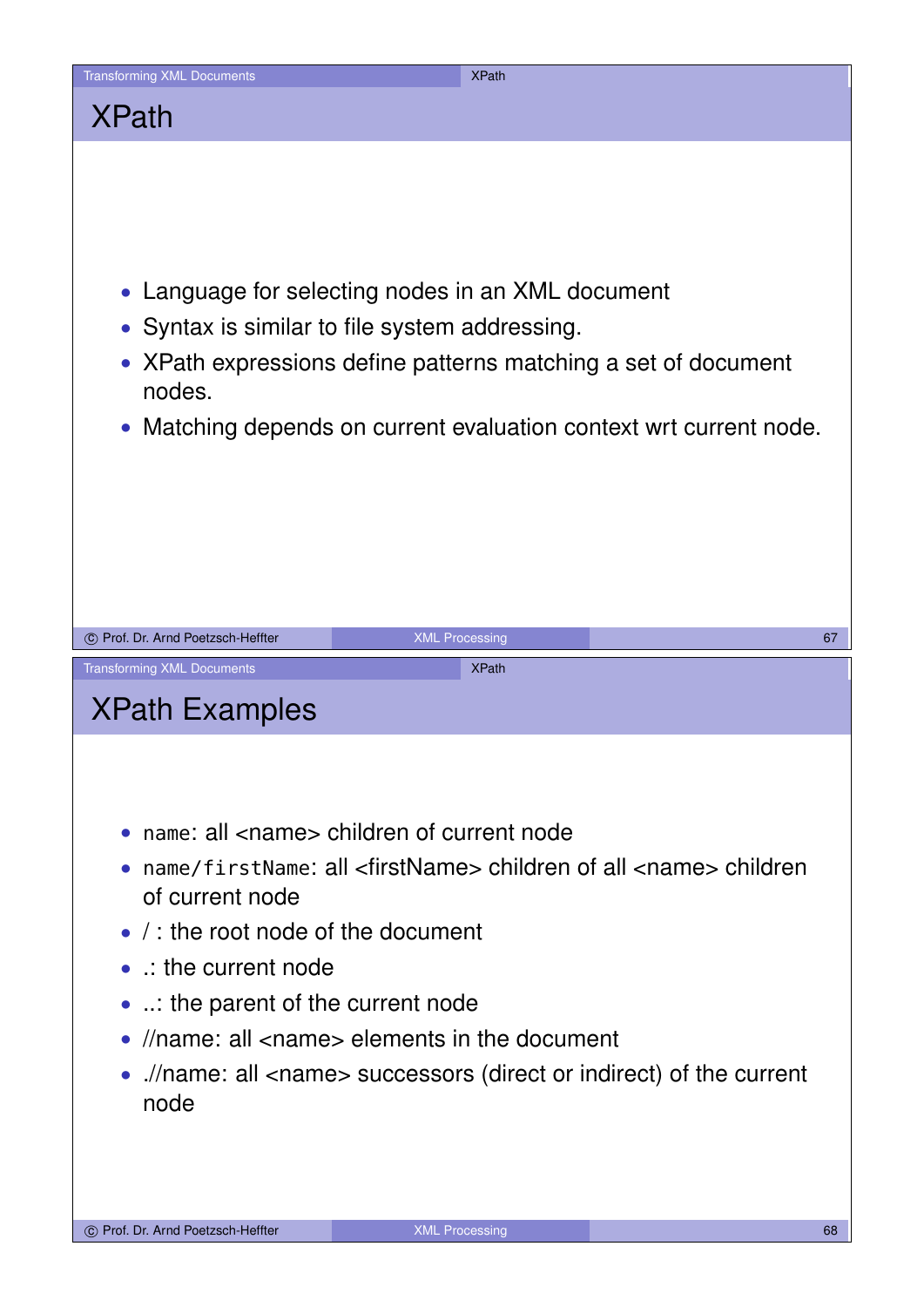| <b>Transforming XML Documents</b>                                                                                                                           | <b>XPath</b>                                                                                                                                                   |    |
|-------------------------------------------------------------------------------------------------------------------------------------------------------------|----------------------------------------------------------------------------------------------------------------------------------------------------------------|----|
| <b>More XPath Expressions</b>                                                                                                                               |                                                                                                                                                                |    |
| • An XPath is absolut, if it starts with "/",<br>e.g., /person<br>e.g., people/person/born<br>• Attributes are marked by " $@$ ",<br>e.g., born/@addressRef | • A path can contain a number of steps separated by "/",<br>• XPaths can be combined by " " denoting alternatives,<br>e.g., name/firstName  profession   hobby |    |
| C Prof. Dr. Arnd Poetzsch-Heffter                                                                                                                           | <b>XML Processing</b>                                                                                                                                          | 69 |
| <b>Transforming XML Documents</b>                                                                                                                           | <b>XPath</b>                                                                                                                                                   |    |
| <b>Wildcards</b>                                                                                                                                            |                                                                                                                                                                |    |
| XPaths can contain wildcards:<br>• * - selects all elements<br>• $\omega^*$ - selects all attributes<br>• node() - selects all nodes                        |                                                                                                                                                                |    |
| • text() - selects text nodes                                                                                                                               |                                                                                                                                                                |    |
| Examples:<br>$\bullet$ //* - all elements in the document<br>$\bullet$ /* - all children of root<br>• $\frac{1}{2}$ //*/@id - all attributes with name id   | • $str/*$ /title- all <title> grand-children of str elements</title>                                                                                           |    |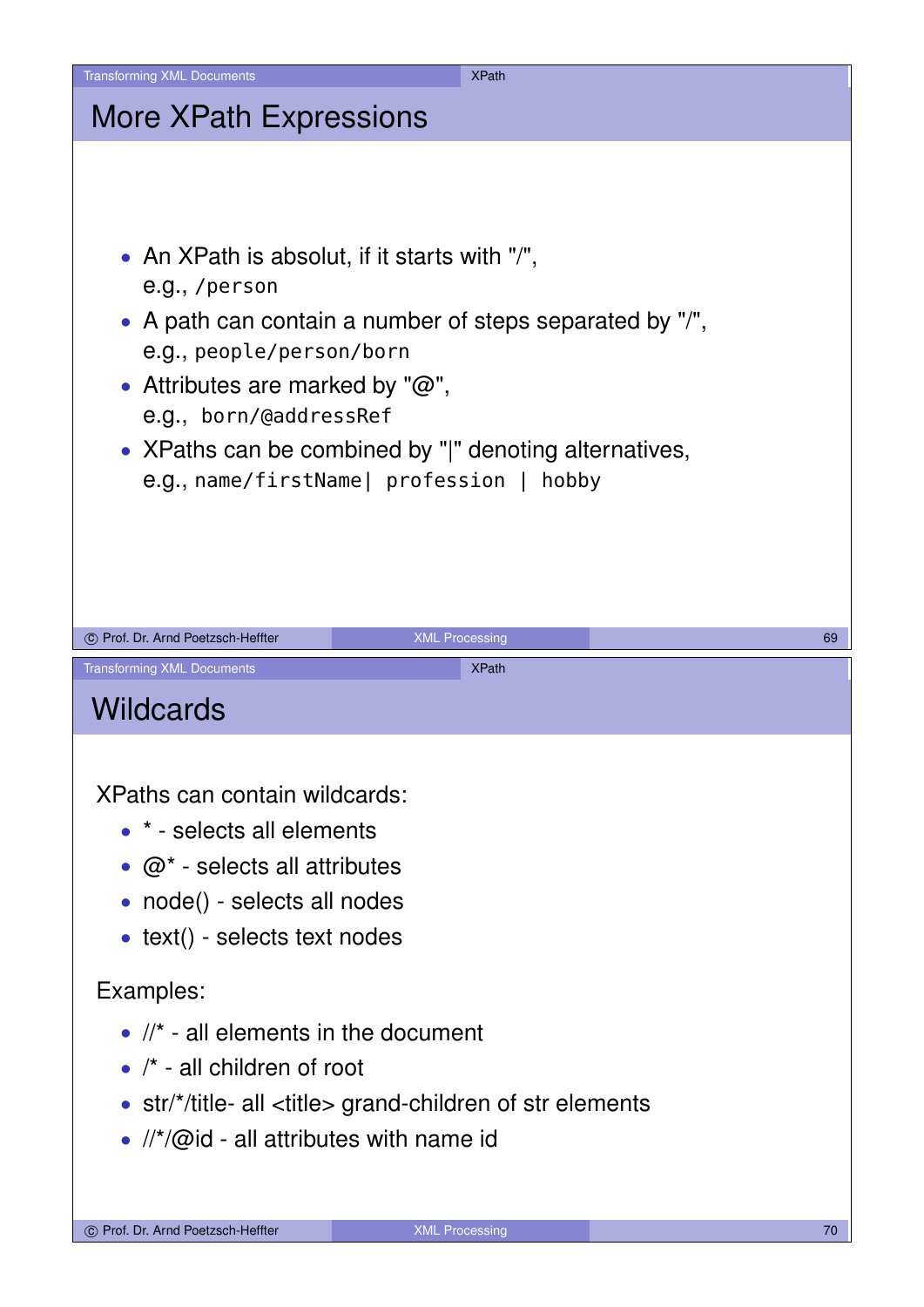#### XPath Predicates

Predicates can be used to define additional constraints on the values of attributes and elements.

Examples:

- person[name/firstName!='Alan' ] all person children where the first name in the name element is not 'Alan'
- died[ $@$ addressRef ] all <died> children with addressRef attribute
- born[ $@$ addressRef = 'gbc' ] all <br/>>born> children with addressRef attribute with value 'gbc'
- person [born/@date > 1900] all persons born later then 1900

| © Prof. Dr. Arnd Poetzsch-Heffter | <b>XML Processing</b> | 71 |
|-----------------------------------|-----------------------|----|
| <b>Transforming XML Documents</b> | <b>XPath</b>          |    |
| <b>XPath Axes</b>                 |                       |    |

Instead of the abbreviated notation, axes denoting the access direction can be denoted explicitly.

Some examples:

- self::node() the current node itself
- child::name all <name> children
- parent::node() the parent node of the current node
- descendant::name all descendants of <name> node
- ancestor-or-self: name all prececessors of <name> node including the <name> node itself
- $\bullet$  following::name all nodes following a  $\lt$ name $>$  node in the document text
- preceding-sibling: name the sibling before a <name> node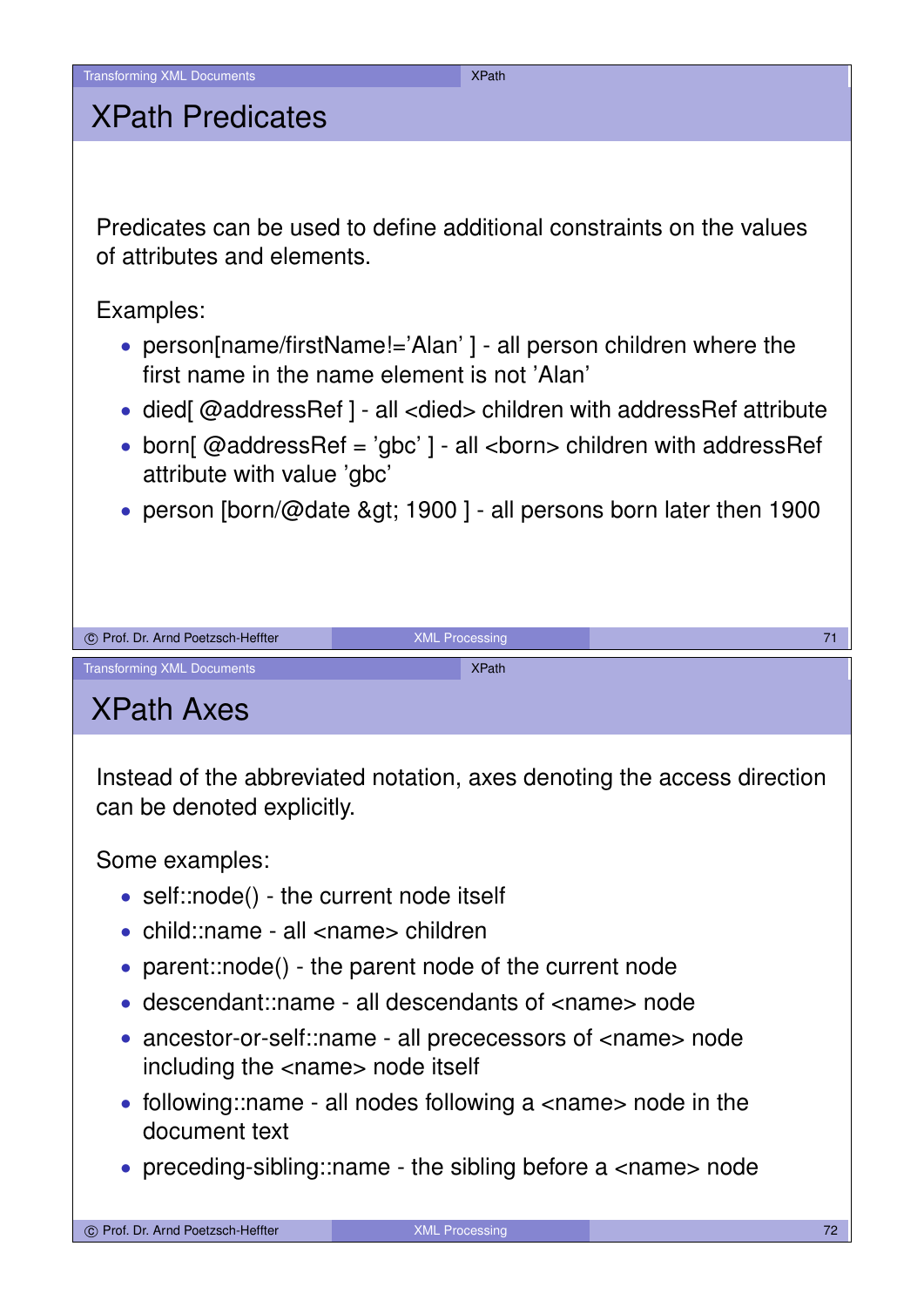### XPath functions

XPath has a large set of built-in functions (even more in XPath 2.0) that can be used in XPath predicates and in XSLT scripts for computing values from document nodes.

Some examples:

- Arithmetic, relational and logical operators, e.g.,  $+, -, =, |=, 8$ lt;, and, ...
- String operations, e.g., concat, substring, normalize-space, ...
- count(//person) counts number of person nodes in the document
- sum(//number) computes the sum of the values in <number> nodes
- person[1] the first person element
- person[last()] the last person element

![](_page_36_Picture_11.jpeg)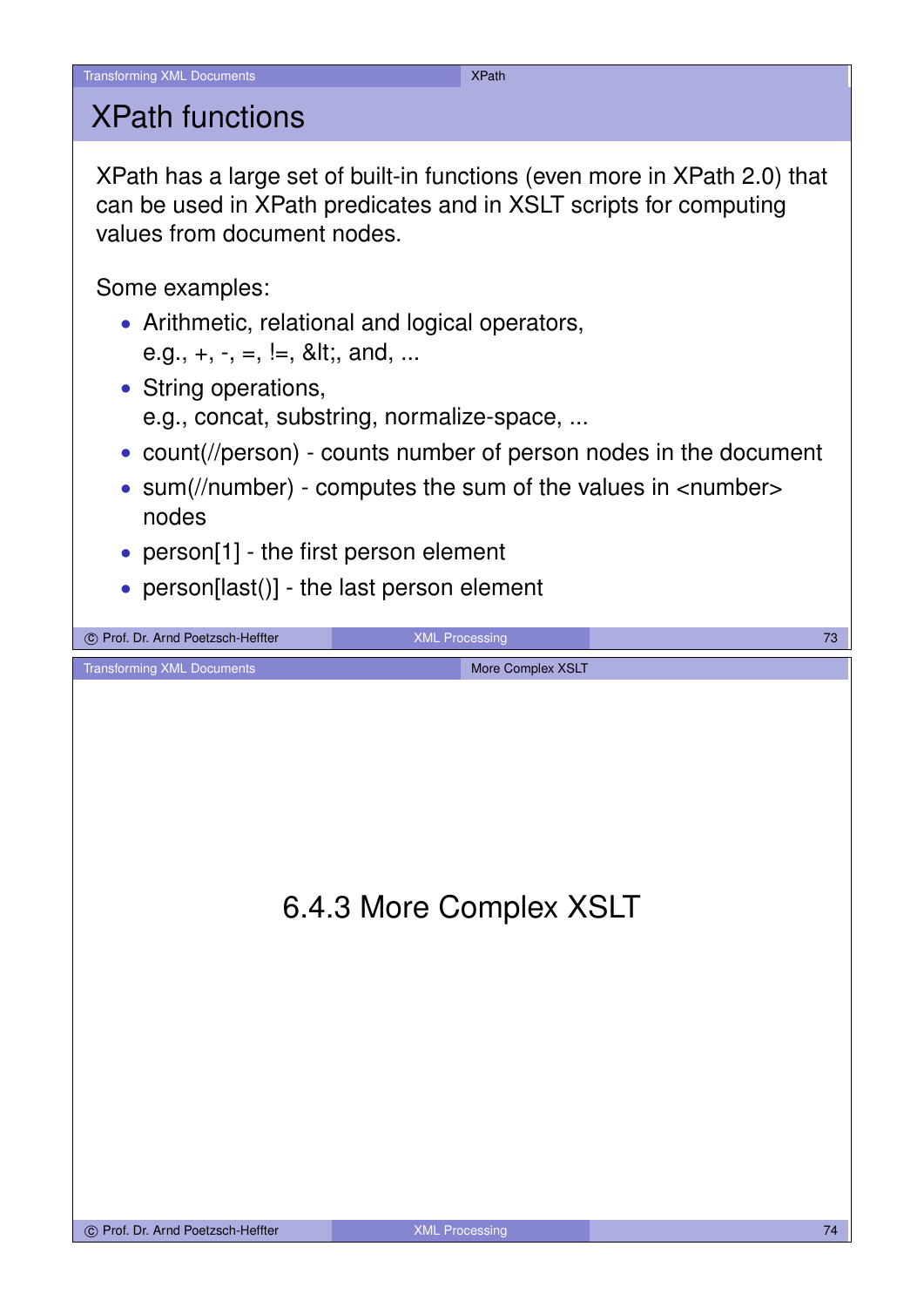![](_page_37_Picture_0.jpeg)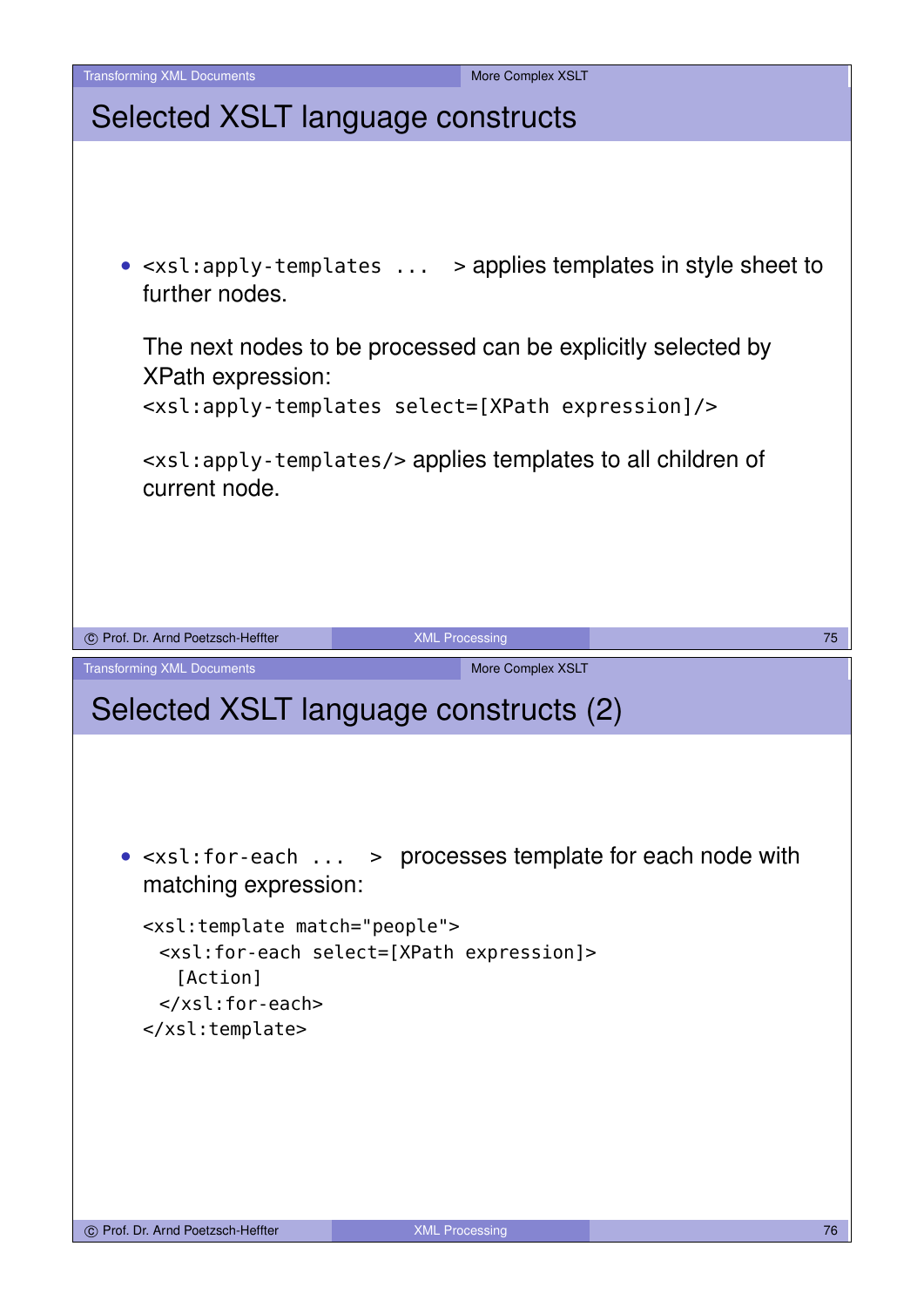Transforming XML Documents More Complex XSLT Selected XSLT language constructs (3) • <xsl-value-of ... "> selects (and processes) particular nodes in an XML document: <xsl:value-of select="lastName"/> <xsl:value-of select="born/@date"/> // outputs data attribute <xsl:value-of select="sum(//number)"/> // sum of all number values <xsl:value-of select="count(//person)"/> // number of person nodes in document C Prof. Dr. Arnd Poetzsch-Heffter **COVID-MENT COVID-MENT COVID-MENT COVID-MENT COVID-MENT COVID-MENT COVID-MENT** Transforming XML Documents More Complex XSLT Selected XSLT language constructs (4) • <xsl:call-template ... > calls a template by its name: <xsl:template match="people" > <xsl:call-template name="templ1"/> </xsl:template> <xsl:template name=" templ1"> <xsl:apply-templates select="person"/> </xsl:template>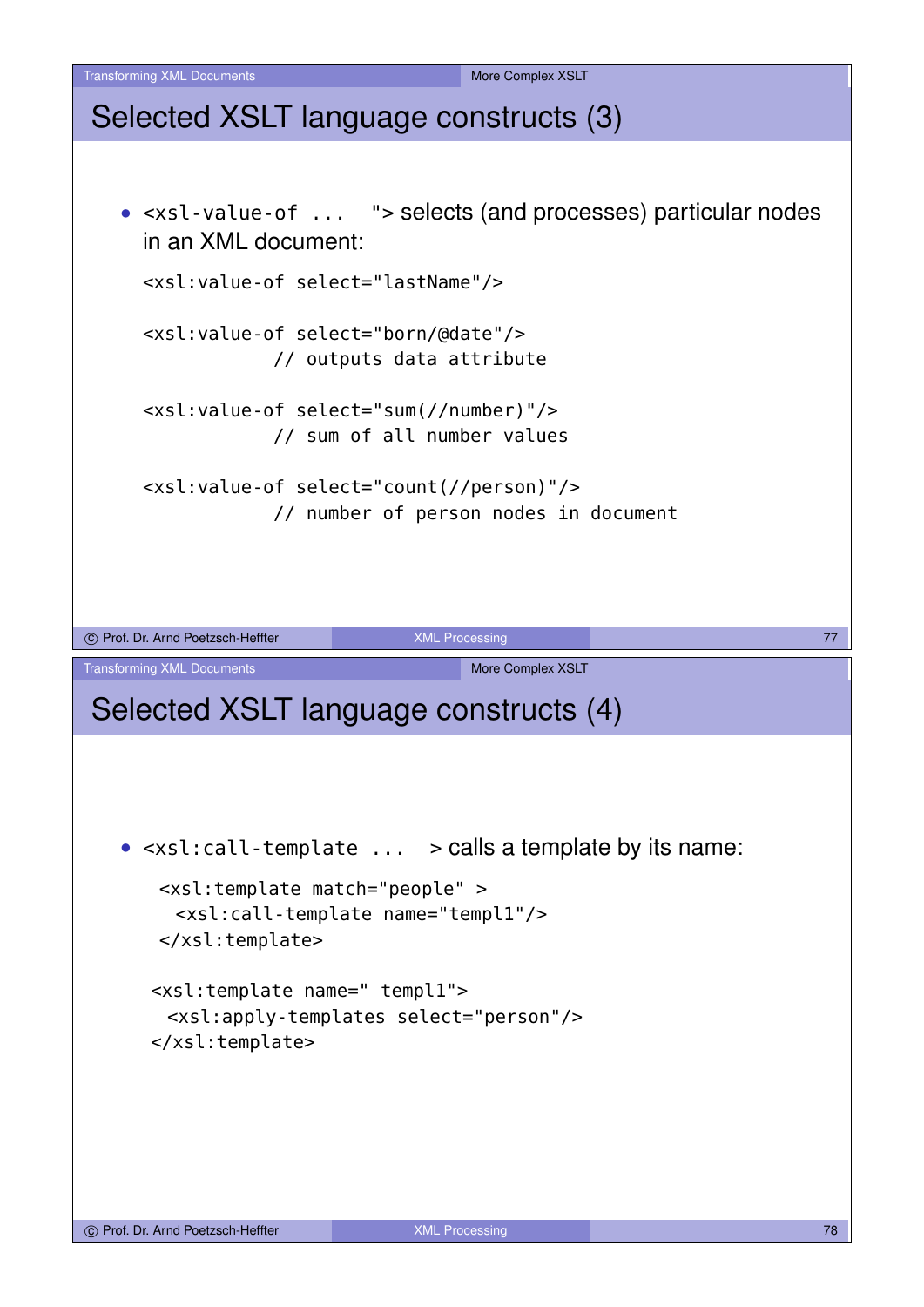```
Transforming XML Documents More Complex XSLT
Selected XSLT language constructs (5)
   • Templates with modes allow context-dependent execution of
     templates:
     <xsl:template match="people">
       <h4>Table of Contents</h4>
       <xsl:apply-templates select="person" mode="toc"/>
       <xsl:apply-templates select="person"/>
     </xsl:template>
     <xsl:template match="person" mode="toc">
       <xsl:value-of select="name/lastName"/>
     </xsl:template>
     <xsl:template match="person">
       <xsl:apply-templates select="name"/>
     </xsl:template>
co Prof. Dr. Arnd Poetzsch-Heffter 79 XML Processing 79 XML Processing 79
Transforming XML Documents More Complex XSLT
Conditional Processing
   • <xsl:if test = [condition]> allows processing nodes
     differently:
     <xsl:template match="person">
      <xsl:if test="born/@date > 1900
                 and name/firstName != 'Alan'">
        <xsl:apply-templates select="name"/>
      \langle xsl:if>
     </xsl:template>
```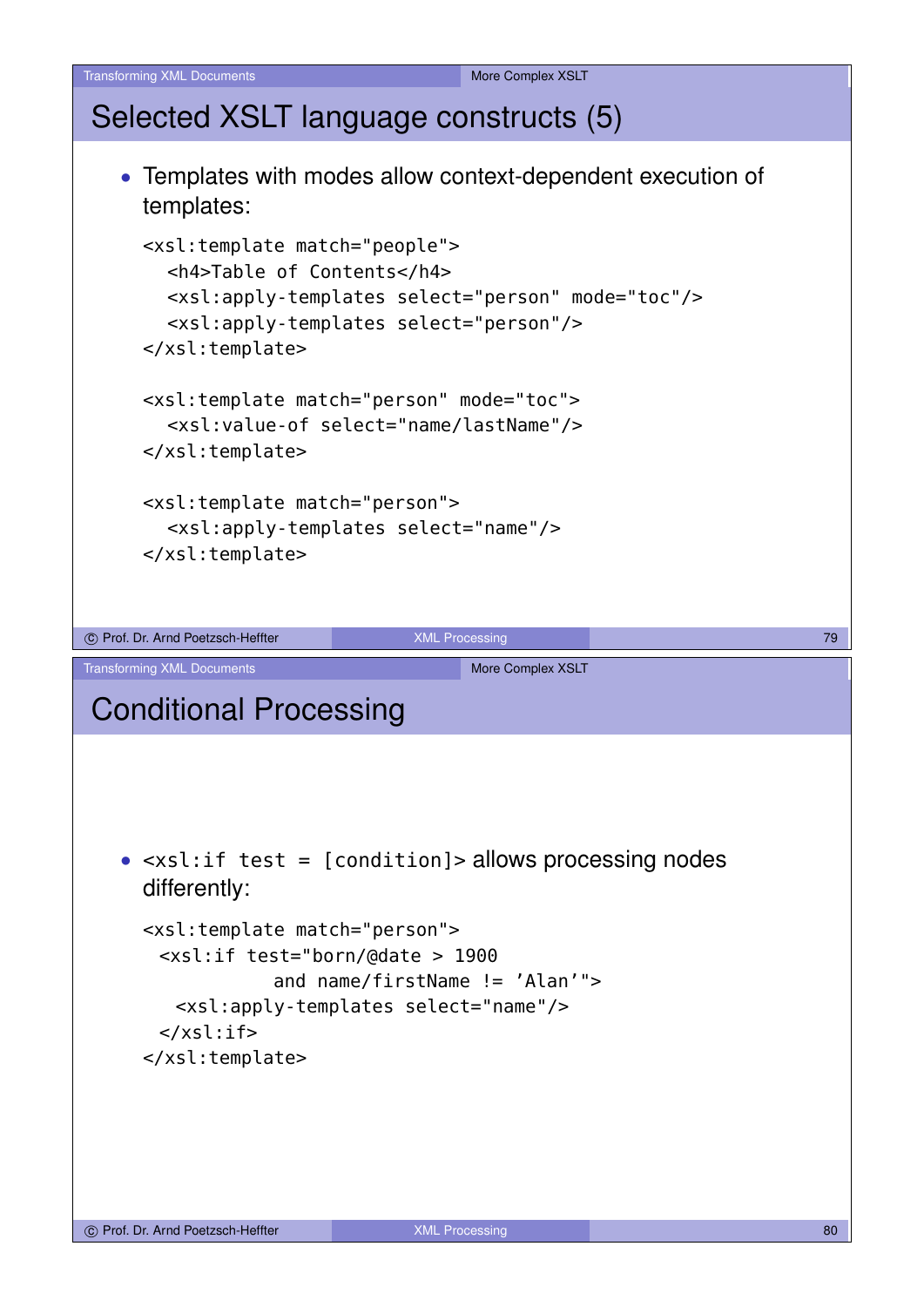## Conditional Processing (2)

![](_page_40_Picture_3.jpeg)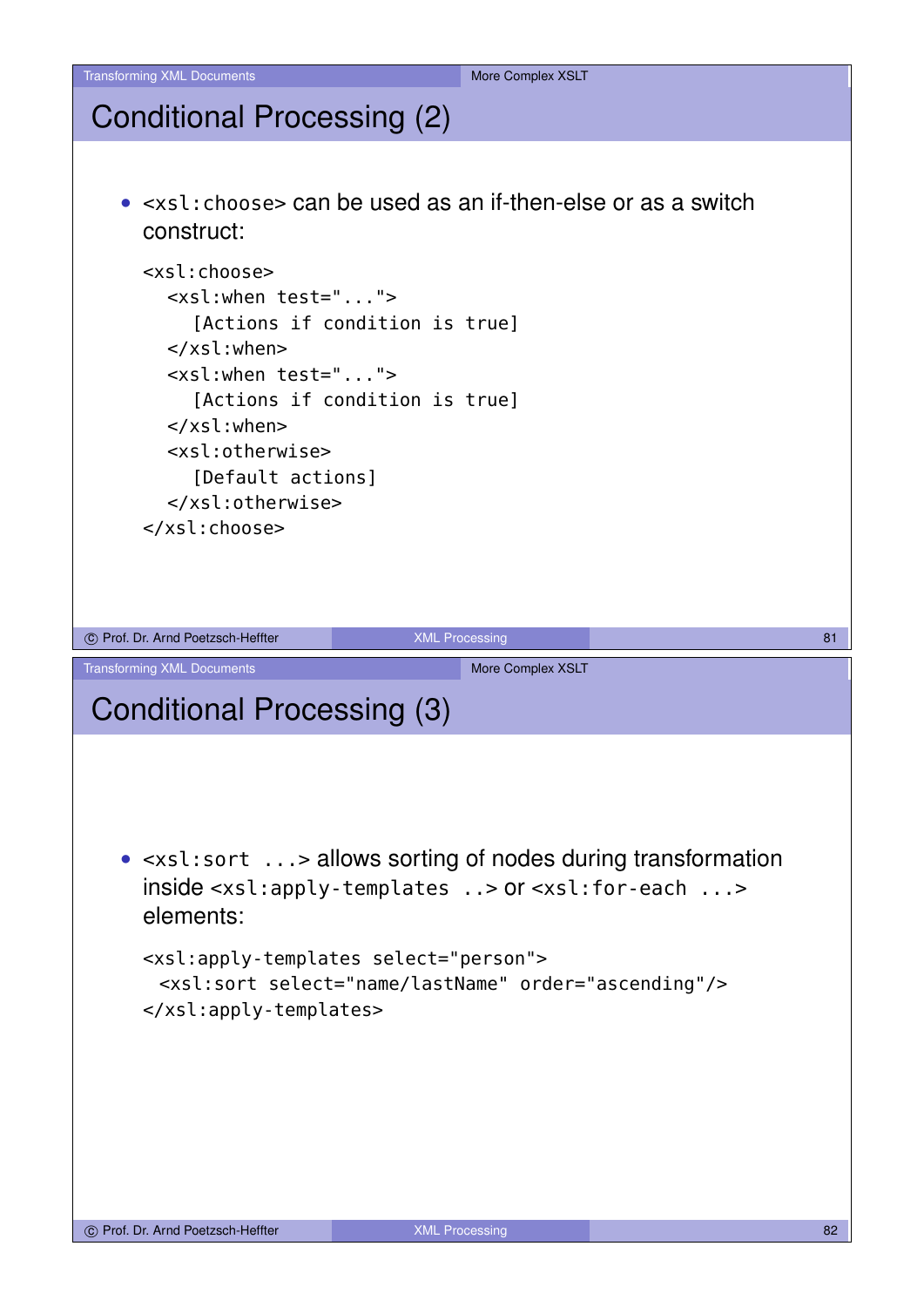![](_page_41_Picture_0.jpeg)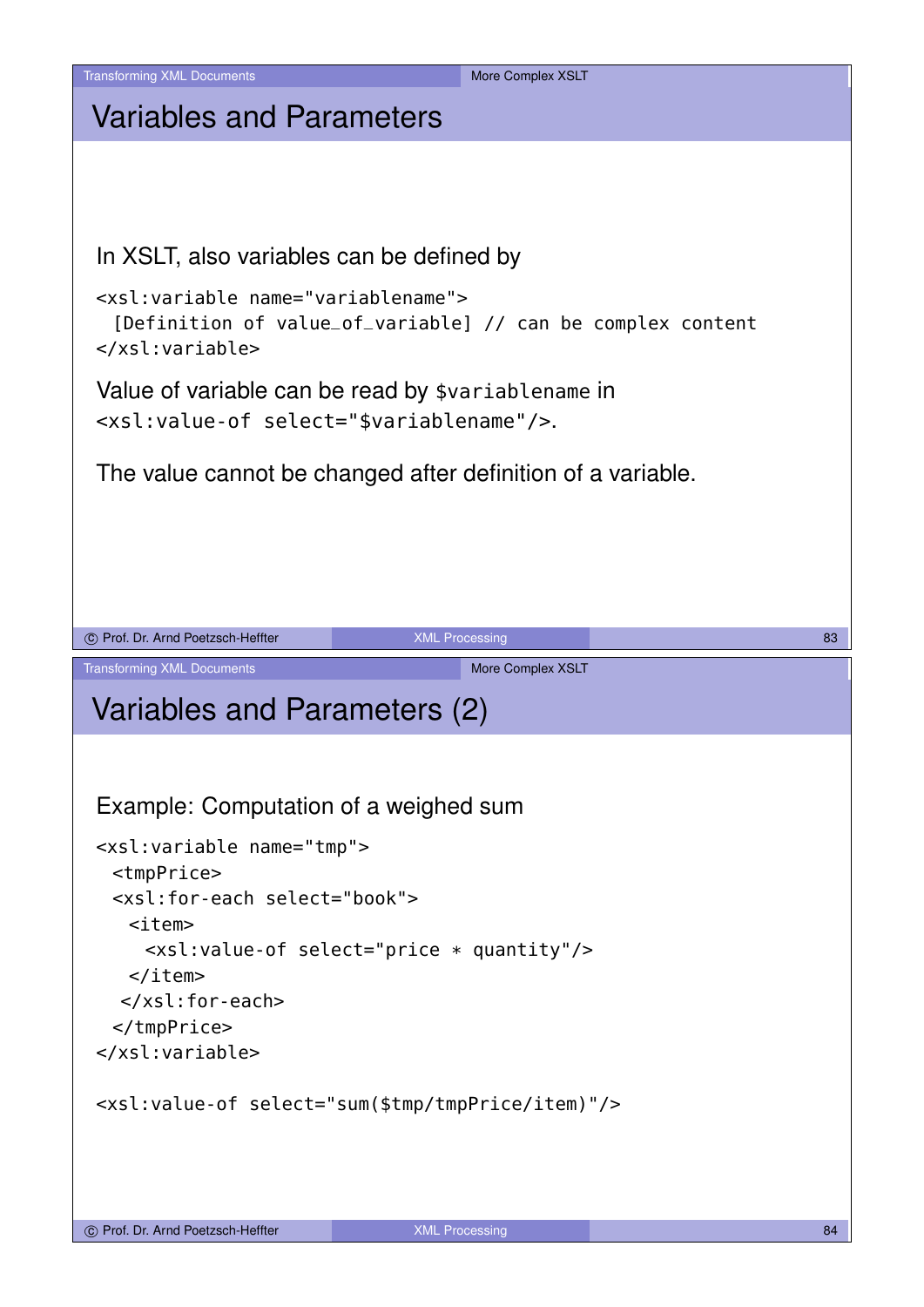Transforming XML Documents More Complex XSLT

# Variables and Parameters (3) Declaration of template with parameter:

<xsl:template name="myTemplate"> <xsl:param name="p1"/> // formal parameter declaration [Actions using \$p1] </xsl:template>

#### Calling a template with a parameter:

```
<xsl:template match="person">
 <xsl:call-template name="myTemplate">
   <xsl:with-param name="p1"> // current parameter
     <xsl:value-of select="someValue"/>
  </xsl:with-param>
 </xsl:call-template>
</xsl:template>
```
c Prof. Dr. Arnd Poetzsch-Heffter **1999 and 2009** XML Processing 85

Concluding Remarks

## 6.5 Concluding Remarks